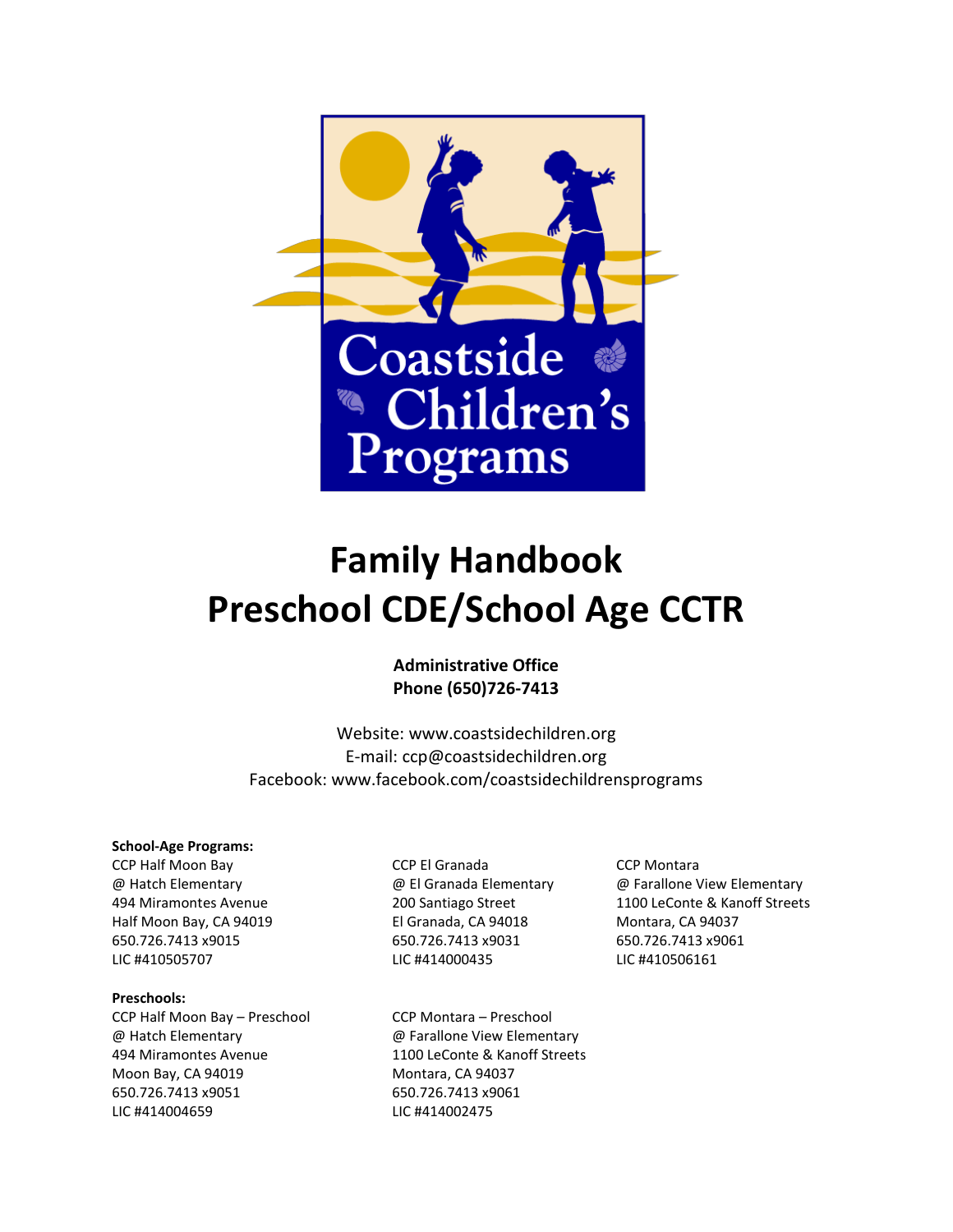# **TABLE OF CONTENTS**

**Page 3** About CCP CCP Admission Policy

**Page 4** CCP Program Mission and Philosophy Licensing Information

**Page 5** Emergency Procedures What To/Not to Bring

#### **Page 6**

California Department of Education (CDE) & California Department of Social Services (CDSS) Eligibility & Enrollment Process

**Page 12** Discipline Policy/Behavior Standards/Termination of Services – Preschool

**Page 14** Discipline Policy and Removal from the Program/Termination of Services – School Age

**Page 17** Program Information

**Page 21** Calendar of Holidays and In-Service Days

**Page 22** Parent/Guardian Participation & Staff Training

**Page 23** Medical Information

**Page 25** Financial Information

**Page 27** How to Contact Us

**Page 28** Family Handbook Acknowledgement (sign and return to center)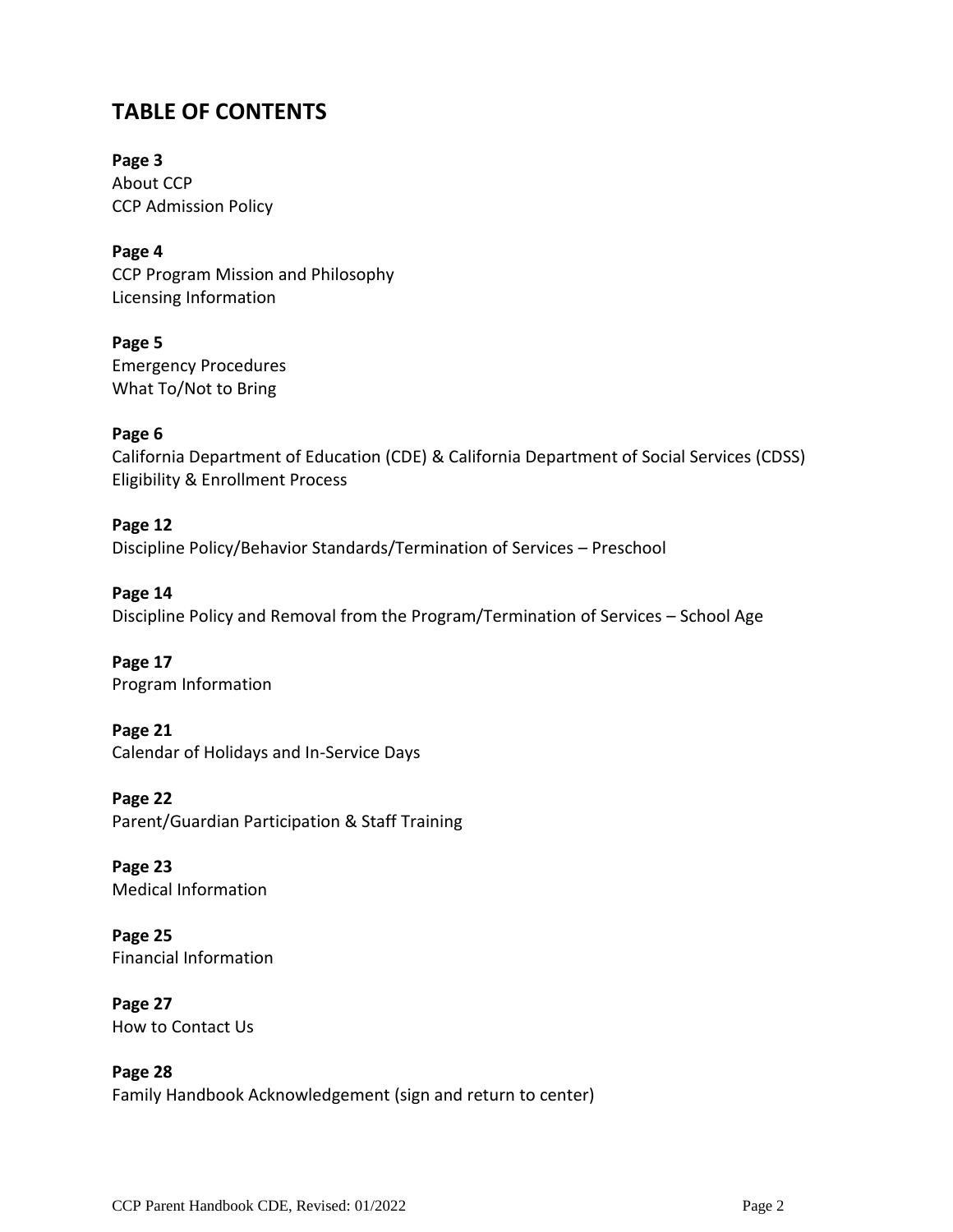# **ABOUT COASTISDE CHILDREN'S PROGRAMS**

Coastside Children's Programs (CCP) is the leading childcare agency on the coast. CCP has been serving children and families since 1975 through preschools, before and after school programs and summer camps. School age centers are conveniently located at Alvin S. Hatch Elementary School, El Granada Elementary School and Farallone View Elementary School. Our Half Moon Bay preschool is located on the Hatch Elementary School campus and our Montara preschool is located on the Farallone View Elementary School campus. All centers are open 7:30 a.m. to 5:30 p.m

## **CCP ADMISSION POLICY**

Parents/guardians are asked to attend an orientation/intake meeting with the Program and Enrollment Specialist before your child's first day of childcare. CCP does not discriminate based on gender, ethnic group identification, sexual orientation, race, ancestry, national origin, religion, color, mental or physical disability, or special needs to determine which children/families are served. CCP provides full opportunities for the participation of parents/guardians with limited-English proficiency, parents/guardians with disabilities and parents/guardians of migratory children. Upon enrollment, staff and parents/guardians will continue to meet regularly to monitor your child's progress.

We serve children from ages 5 to 12 years at our before and after school centers and 3-5 years at the preschool. CCP refrains from religious instruction or worship. Anyone not wishing his or her children to participate in center activities relating to celebrations such as birthdays, Halloween, Christmas, Hanukkah, Chinese New Year's, etc., must take responsibility for alerting the Site Supervisor in advance.

CCP is committed to providing a work environment free of unlawful harassment. CCP's policy prohibits sexual harassment and harassment because of an employee's sex, race, color, national origin, religion, age, physical or mental disability, medical condition, pregnancy, ancestry, marital status, sexual orientation, family care or medical leave status, veteran status, or any other basis protected by federal or state laws. All such harassment is unlawful. CCP's anti-harassment policy applies to all employees of CCP, including supervisors and co-workers, as well as any parent/guardian, caregiver, person, or child, receiving services from, doing business with or for CCP.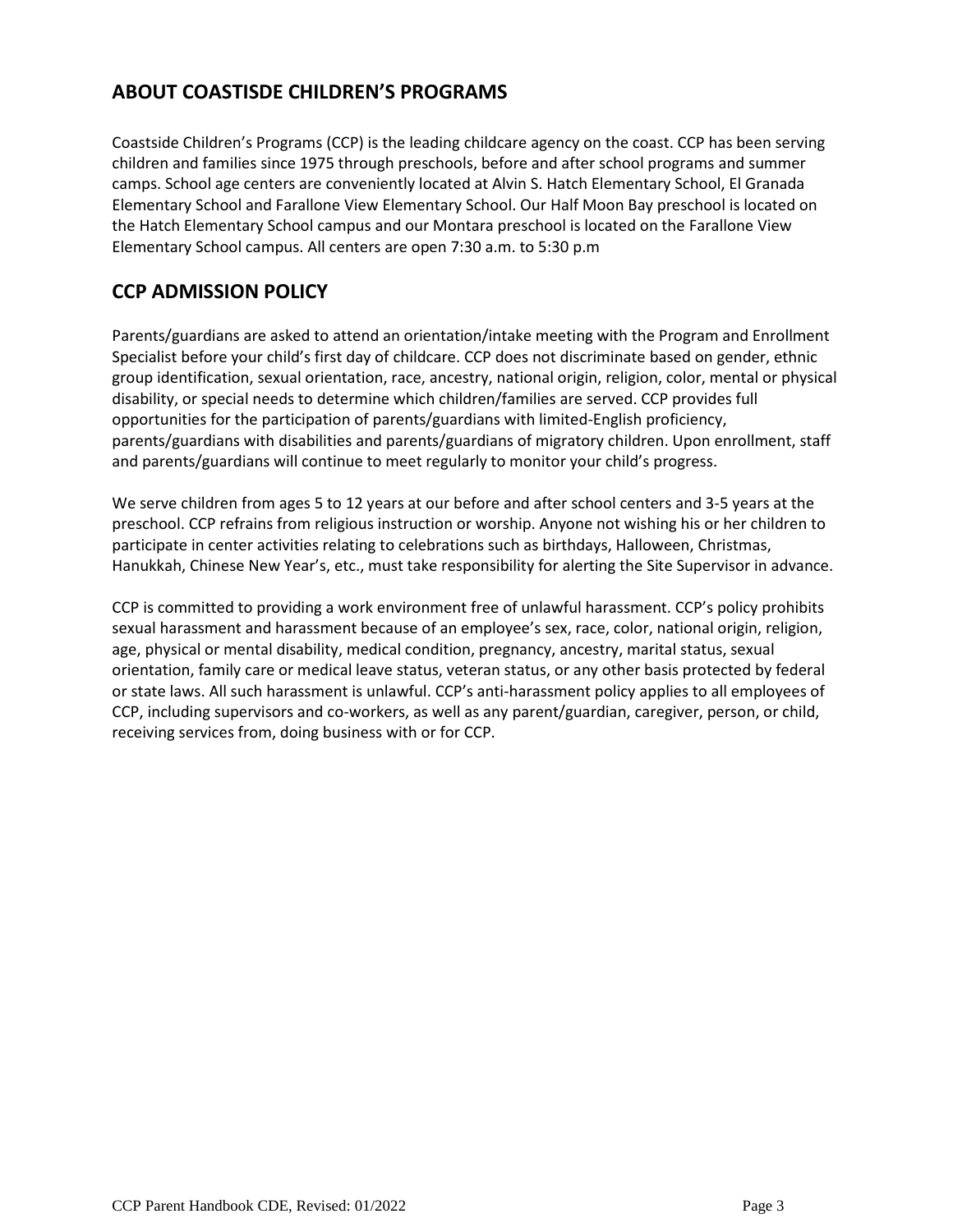# **CCP PROGRAM MISSION AND PHILOSOPHY**

Coastside Children's Programs (CCP) mission is to provide a safe and caring environment where children learn through experience, play and friendships - building a foundation for success in school and life. Our programs follow an emergent curriculum. This means that we expose students to new concepts, then capitalize and expand upon what excites them the most. We believe this fosters a love of learning. Our philosophy is that:

Children learn through experience and play.

Children constantly grow and change physically, socially, emotionally, cognitively and creatively. These changes are consistent, yet individual to each child. It is our goal to guide children toward success by creating an environment that facilitates growth, strengthens individuality and promotes creative freedom through a blend of teacher-directed and child-initiated activities.

In our program…

- Children feel safe
- Children feel motivated
- Children feel loved
- Individuality is nurtured
- Families are respected

Our educational philosophy is child-centered, emergent curriculum. We expose children to interesting material and expand upon the curriculum by capitalizing on what most interests them – we call that a teachable moment. In addition, due to both our acceptance of state and federal funding, we do not provide religious instruction or worship for parents, providers, or the public.

## **Licensing Information**

The Department of Social Services (Community Care Licensing) Division has the right to interview children or review their records without parent or guardian notification. All children and youth enrolled in our preschool and school age programs will not have their personal rights violated as per licensing requirements. We maintain a 14:1 child to adult ratio for the TK to 5<sup>th</sup> grade groups and an 8:1 ratio at the preschool. We encourage parents/guardians to participate as much as possible in our programs. All children are covered by an individual accident policy while at childcare. There are several forms required by the California Department of Social Services that must be completed before your child can participate in our program (included in the enrollment packet). If you have any questions about the forms, please ask your Site Supervisor.

If you have any questions regarding licensing, contact the local office responsible for Community Care Licensing: 851 Traeger Avenue, Suite 360, MS 29-24 San Bruno, CA 94066 (650) 266-8800 FAX (650) 266- 8847.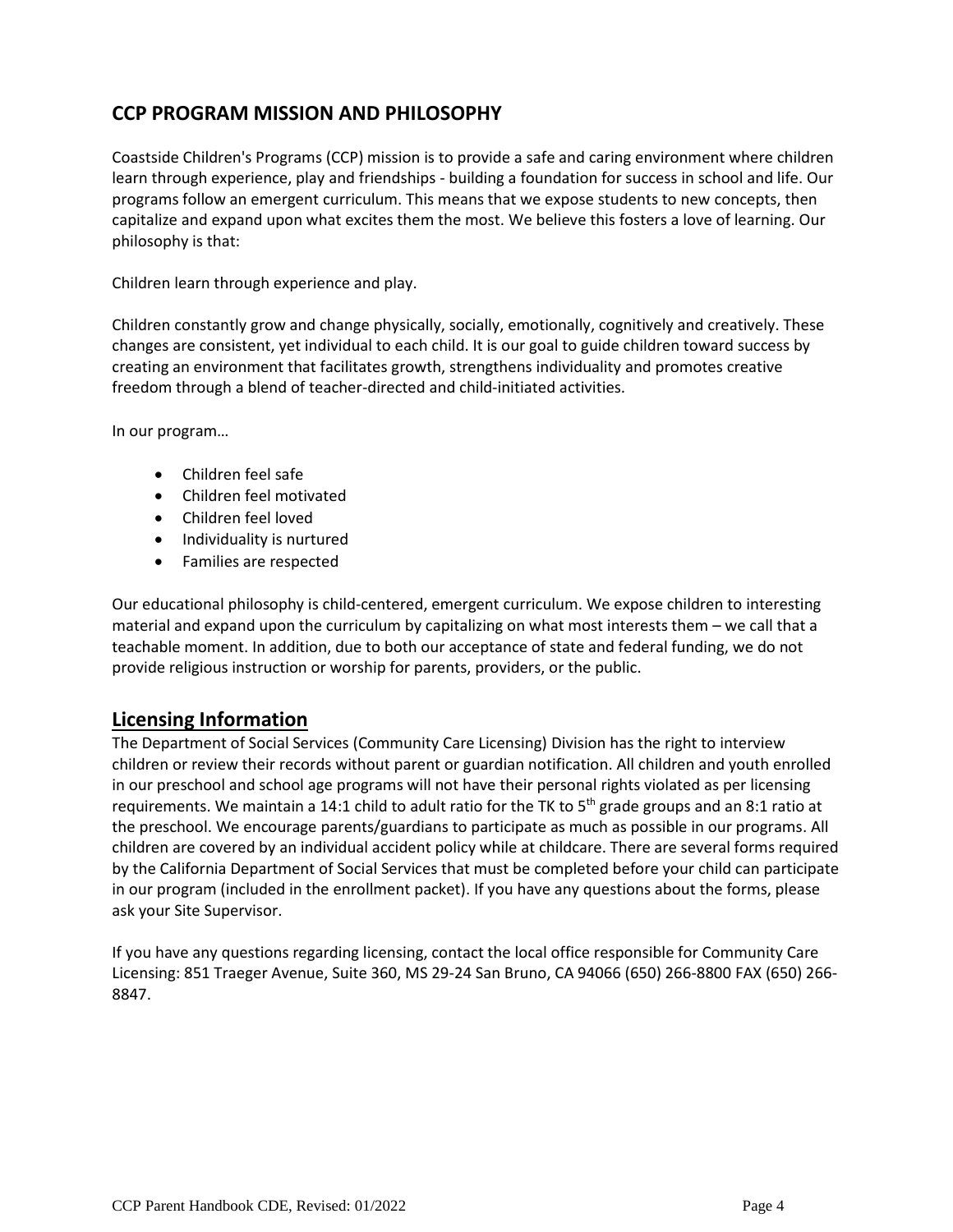## **EMERGENCY PROCEDURES/SAFETY**

Safety is our first priority. We have emergency supplies at every site. CCP ensures the following:

- CCP is responsible in the event of an emergency closing or disaster for all children enrolled in the program until an authorized adult can pick-up the child.
- An emergency and disaster plan is posted at each site and staff on a regular basis review this plan.
- Each program also maintains a disaster preparedness box including blankets, food, water, flashlights and radio.
- Prior to hire, staff is fingerprinted and must receive clearance through the Department of Justice.
- Staff is First Aid and CPR certified.
- Staff receives training in emergency and disaster procedures.
- Programs have monthly fire and earthquake drills.
- Staff is trained in Blood-borne Pathogens and Infectious Diseases.
- Staff receives training in suspected child abuse and mandated reporting.
- Staff receives on-going development opportunities in a variety of topics, both on-site and offsite.

## **WHAT TO BRING/WHAT NOT TO BRING**

#### **Rest Time Preschool Only**

If your Preschool child is enrolled for full days please bring a small, blanket and pillow (please label all personal items with the child's name). We do not ask that all children sleep during rest time, but all must lie down and rest quietly. Teachers may rub backs to help children fall asleep. Blankets and pillows will be sent home weekly for washing.

#### **Clothing**

Preschool, please send two extra sets of clothing for your child. School Age, please send an extra set of clothing for your child. We want all children to be able to participate in all of our activities and sometimes our projects are messy. Children should dress accordingly. Please also include a sweatshirt or jacket, as weather is unpredictable. Please label all clothing, backpacks, lunch boxes or other items. If items are not labeled, they will be placed in the lost and found box.

#### **Toys and Games from Home**

Children *should not* bring toys and games from home unless for a specific sharing time established by the center (when an object is brought from home for sharing time please label it with the child's name). They can be lost or stolen during childcare. We do not allow any type of toy guns or war toys. If they are brought, a teacher may take them away from a child and set them aside for parents/guardians to pick up. CCP does not take responsibility for any lost or stolen property.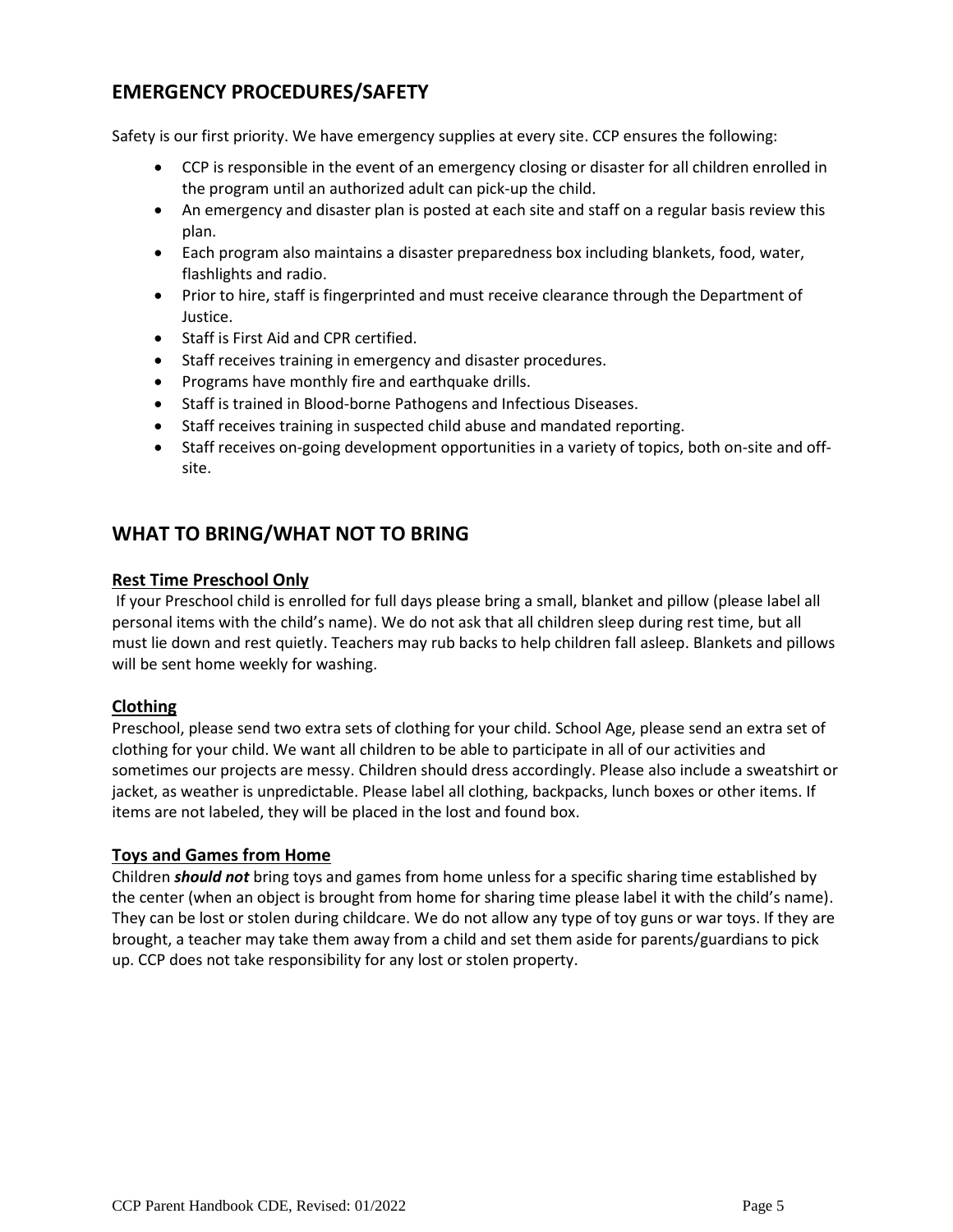# **CDE & CDSS ELIGIBILITY & ENROLLMENT PROCESS**

#### **Applying for Subsidized Services**

Each family interested in applying for subsidized services must fill out a program wait-list application to begin the enrollment process. Applications may be picked up at the Coastside Children's Programs main office, located at Shoreline Station. Once the application is complete, parent/guardian can return the application for processing. An eligibility rank will be assigned to the family based on income and family size reported on the application. Families will be contacted based on the identified priorities and ranking from the California Department of Social Services and California Department of Education, Title V Child Development Division regulations to verify income and family size when a space is available.

#### **Family Selection Process**

At the time when a family submits an eligibility wait-list form, priority will be identified, and/or a ranking number will be issued based on the parent/guardian's initial reporting of their family size and gross income (income before taxes). Based on the initial reporting of family size and income families will be enrolled based on priority and/or the lowest ranking first until all spaces are filled. When 2 or more families have the same ranking number, program staff will contact the family with the lowest income within the ranking number first.

CCP maintains an eligibility wait list when spaces are filled. Families will be contacted based on the ranking number issued at the time the wait list form was submitted. If income and/or family size changed after the wait-list form submission, please contact CCP to update your information. Based on the change(s) reported, the program staff will update the ranking number as needed. Families will be contacted as soon as spaces become available.

## **Eligibility Criteria**

The parent is responsible for providing documentation of the family's total countable income and CCP is required to verify the information. The parent(s)/guardians(s) shall document total countable income for all individuals counted in the family size. CCP will calculate income based on income information reflecting the family's current and on-going income.

Eligibility is based on documentation and verification of at least ONE of the following:

- 1. Family has a child who is in Child Protective Services **OR** is at risk of abuse, neglect and/or exploitation
- 2. Family is a current cash aid recipient
- 3. Family is Income eligible
- 4. Family is homeless when the basis of eligibility stated on the application for services is homelessness, the family data file shall include documentation of homelessness. The documentation of homelessness shall include a written referral from an emergency shelter or other legal, medical or social services agency, or a written parental declaration that the family is homeless and a statement describing the family's current living situation.

Upon establishing initial eligibility or ongoing eligibility for services, **a family shall be considered to meet all eligibility and need requirements for those services for no less than 24 months**, before having their eligibility or need recertified and shall not be required to report changes to income or other changes for at least 24 months.

The exception to the 24-month certification is when a parent's need criteria is "Seeking Employment." Seeking employment will be certified for no less than 12-months. A recertification will occur to determine the family's eligibility for continual services.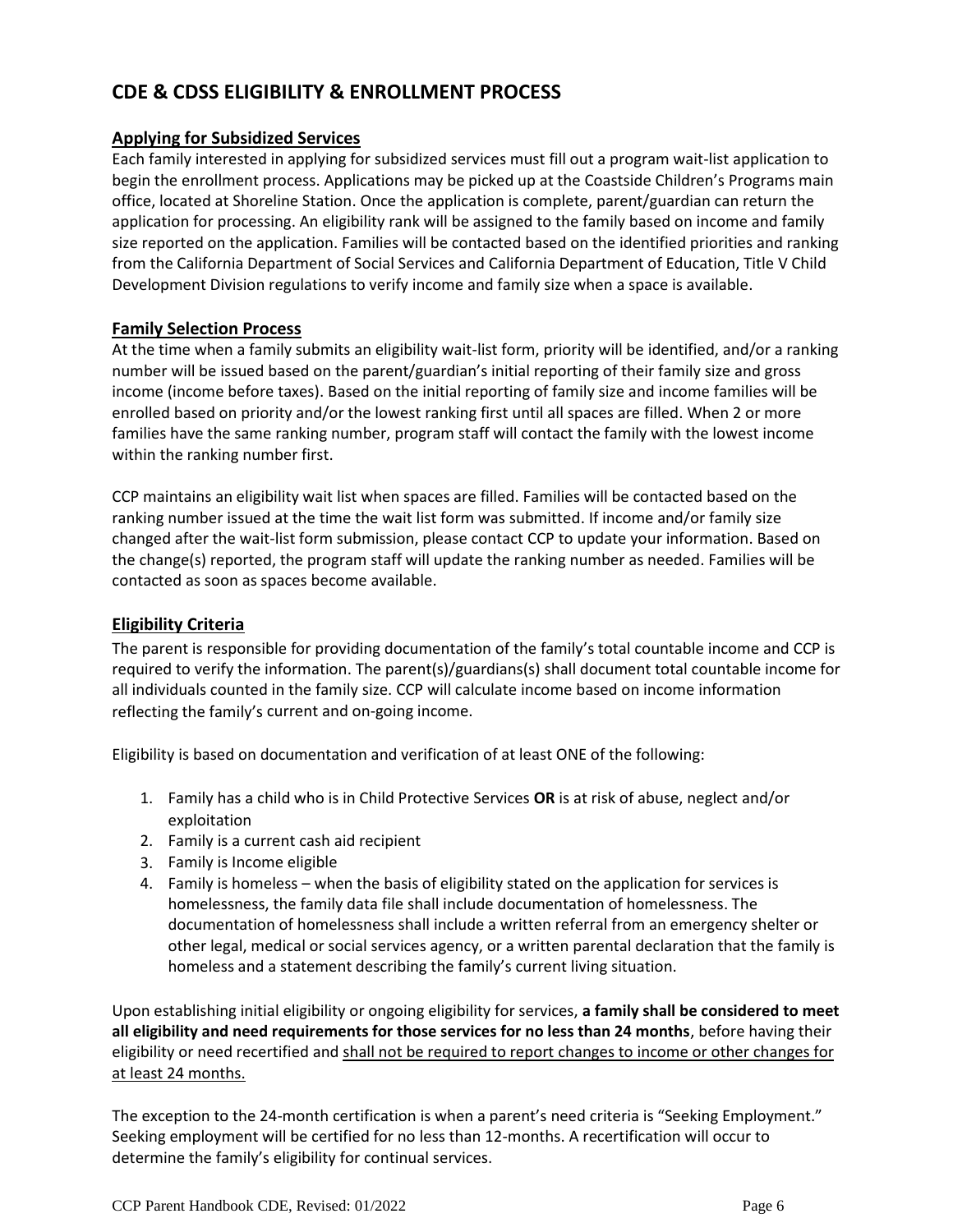#### **Family Size**

The size of the family or composition of the family size is initially determined by the number of adults and children that the applicant parent presents to the agency or who is identified on the application.

"Family" means the parents and the children, for whom the parents are responsible; who comprise the household in which the child receiving services is living.

"Parent" means a biological parent, adoptive parent, stepparent, foster parent, caretaker, relative, legal guardian, domestic partner of the parent, or any other adult living with a child who has responsibility for the care and welfare of the child.

Supporting documentation for the number of children shall be at least **ONE** of the following:

- Birth certificate
- Child custody court order
- Adoption documents
- Foster care placement records
- School or medical records
- County welfare department records
- Other reliable documentation indicating the relationship of the child to the parent

#### **Self-Certification, Absent Parent or Single Parent Status**

If only one parent has signed an application for enrollment in childcare services and the birth record information for the child(ren) counted in the family size indicates that there is a second parent who has not signed the application, the parent who has signed the application shall self-certify single parent status under penalty of perjury. The parent who has signed the application shall not be required to submit additional information documenting the presence or absence of the second parent.

#### **What is Countable Income?**

Total countable income means all income of the individuals counted in the family size. For Example:

- Gross wages or salaries (income before taxes)
- Commissions
- Overtime
- Tips/bonuses
- Gambling/lottery winnings
- Public cash assistance
- Child support payment received
- Portion of student grants or scholarships not identified for educational purposes as tuition, books or supplies

Income documentation is for one (1) month preceding certification. Current documentation will be requested. If the basis for eligibility is employment income, documentation shall include but not be limited to…

- Release authorization and payroll check stub **OR**
- Release authorization and letter from employer **OR**
- Other record of wages issued by your employer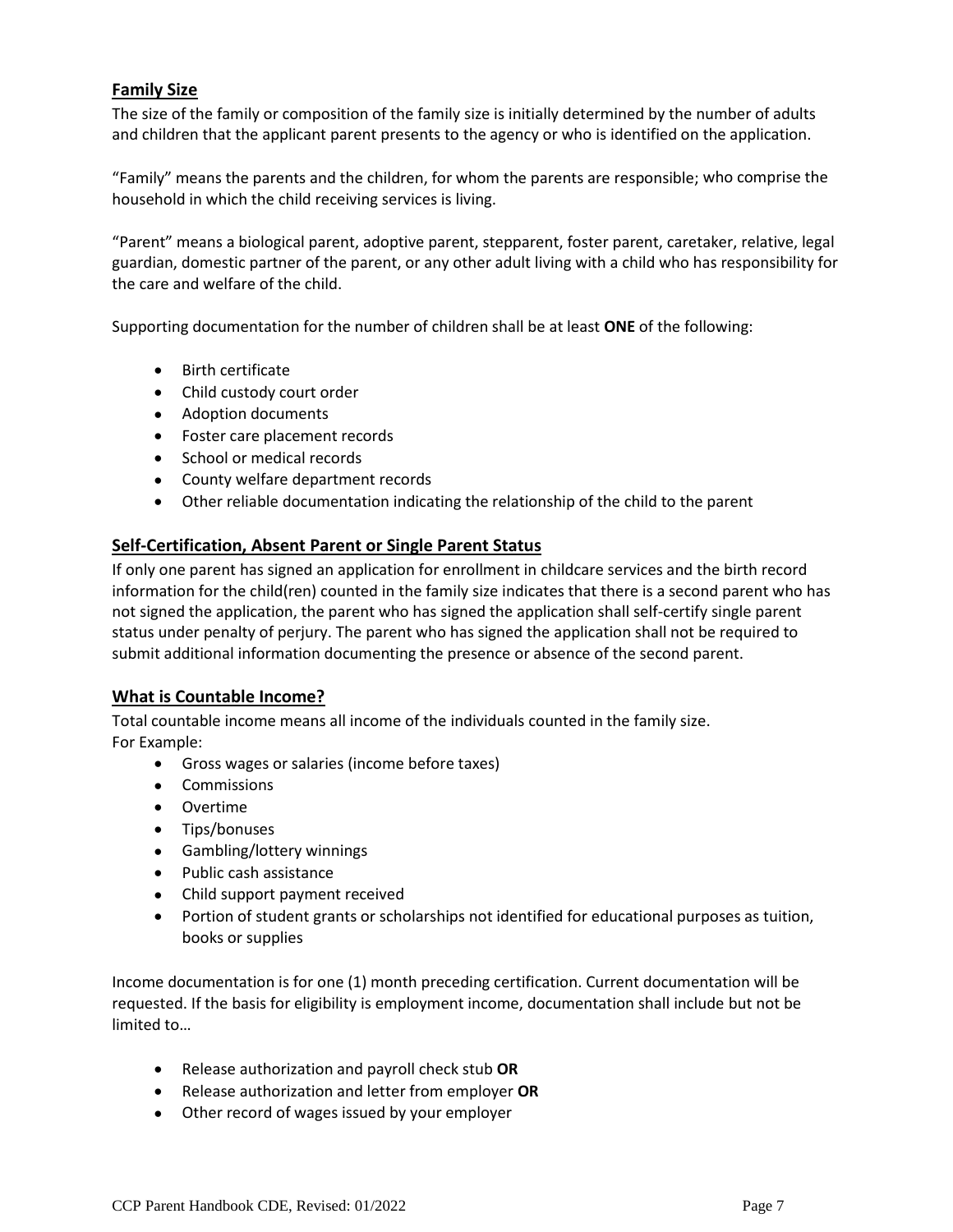#### **Self-Employment Income**

If you are self-employed, you shall provide a combination of documentation necessary to establish current income for at least the month preceding certification or recertification. The documentation shall consist of as many of the following types of documentation as necessary to determine income:

- Letter from source of income
- Copy of most recently signed and completed tax return with a statement of **current estimated income** for tax purposes
- Other business records, such as ledgers, receipts or business logs

If documentation of income is not possible, you may provide a self-certification of income.

"Self-certification of income" is a declaration (written statement) that is signed under "Penalty of Perjury" identifying:

- Employer, date of hire, rate and frequency of pay, total amount of income received for the preceding month(s), type of work performed and hours and days of employment; **OR**
- The amount and frequency of sources of income for which no documentation is possible

#### **Credits for Fee Paid to Other Providers**

If you pay for childcare for siblings that CCP is unable to serve, you may be eligible for a Child Care Credit. The following must apply:

(a) When CCP cannot meet all of a family's needs for child care services for which eligibility and need has been determined. CCP shall grant a fee credit equal to the amount paid to the other provider(s) for the additional childcare services.

(b) CCP shall apply the fee credit to the family's next fee billing period. The family shall not be allowed to carry over the fee credit beyond the family's next fee billing period.

(c) The family must provide CCP with proof of services received. CCP has a form that may act as a receipt of Childcare services received. The copies of the receipts or cancelled checks shall be maintained in the CCP's fee assessment record.

#### **When Families Voluntarily Request a Reduction of Family Fee**

Families may voluntarily request a reduction to their family fee by reporting a change such as family income, days and hours of care needed, or family size, CCP must reassess the family fee by requesting documentation to support the reported change. The family fee reduction takes effect on the first of the month following the approval of the required supporting documentation. **This documentation may not be used to make any other changes to the family's service agreement.**

A Notice of Action (NOA) will be issued within 10 days upon receipt and approval of the required supporting documentation so that the new family fee will become effective on the first day of the month that follows the issue date of the NOA. For example, if a NOA were issued on July 28, 2017, the effective date of the reduced fee would be August 1, 2017.

**Note:** Unlike other changes to the service agreement, the fee reduction should be implemented immediately and prior to the parent's opportunity to appeal to give families the immediate benefit of the reduction in fees.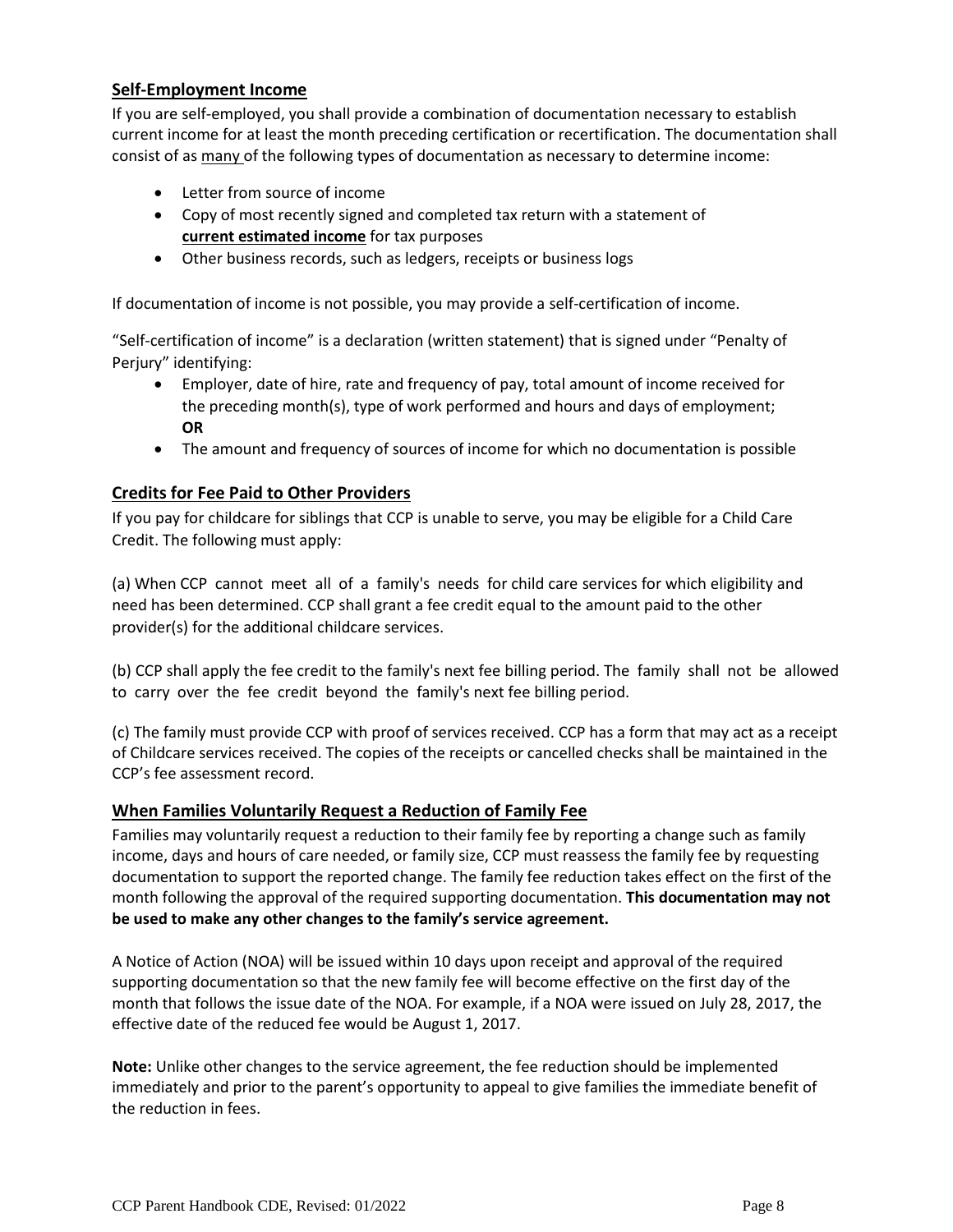Families will be given 14 calendar days from the issue date of the NOA, if the NOA is hand delivered to the parent, or 19 calendar days from the issue date if the NOA is mailed, to file an appeal. The reassessed fee must be collected monthly in accordance with *5 CCR, Section 18114.*

#### **Documentation of Need for Full-Day Preschool**

**Upon establishing initial eligibility or ongoing eligibility for services, a family shall be considered to meet all eligibility and need requirement for those services for no less than 24 months before having their eligibility and need recertified. The family shall not be required to report changes to income or other changes for the 24-months.** 

Each adult counted in the family size must have a need for childcare services. If it is determined by the enrollment specialist that there is no documented need for subsidized childcare, a Notice of Action to deny or terminating services will be issued. The following are the categories of documentable need for childcare.

**1. At Risk of Abuse or Neglect** – When the basis of need is At Risk of Abuse or Neglect, a child who has been identified by a legally qualified professional in a legal, medical, social services agency, or emergency shelter as being at risk of abuse, neglect, or exploitation and referred for child care and development services. At-risk families may receive a 24-month fee exemption when a legally qualified professional from a legal, medical, social services agency, or emergency shelter specifies in the referral that it is necessary to waive the family fee. For families with a fee exemption, income information will not be required and fees will not be assessed or collected.

If the referral from the legally qualified professional from a legal, medical, social services agency or emergency shelter does not waive the fee, income information must be obtained from the family. Fees must be assessed and collected, as applicable, based on the most recent fee schedule issued by the CDE, CDD. Fee assessment and collection will begin on the first day of enrollment unless the fee is waived.

**2. Child Protective Services (CPS) –** When the basis of need is CPS, a written referral from a legal, medical, social service agency, or emergency shelter is required. The written referral shall include a statement that the child is at risk of abuse or neglect and that the childcare services are needed to reduce or eliminate that risk. CPS shall certify that the child is receiving protective services and that childcare is a necessary part of CPS plan. Note: A "legal qualified profession" means a person licensed under applicable law and regulation of State of California to perform legal, medical, health or social services for the general public. CPS families may receive a 24-month fee exemption when a legally qualified professional from a legal, medical, social services agency, or emergency shelter specifies in the referral that it is necessary to waive the family fee.

**3. Employment** – When the basis for need is employment, means of verification may include but is not limited to pay stubs, record of wages, proof of self-employment and/or tax returns, as well as completed Employment Verification Form.

**4. Vocational Training leading directly to a Recognized Trade, Para-Profession, Profession, or Education Degree –** When the basis of need is training, childcare services may be authorized for six years from initiation of services. Twenty-four semester units or its equivalent after the attainment of a Bachelor's Degree. Parents must identify a vocational, occupational, or educational degree objective.

**5. Seeking employment** – When the basis for need is seeking employment, participant may be approved to seek employment for **not less than 12 months**, working days and for no more than 32.5 hours per week.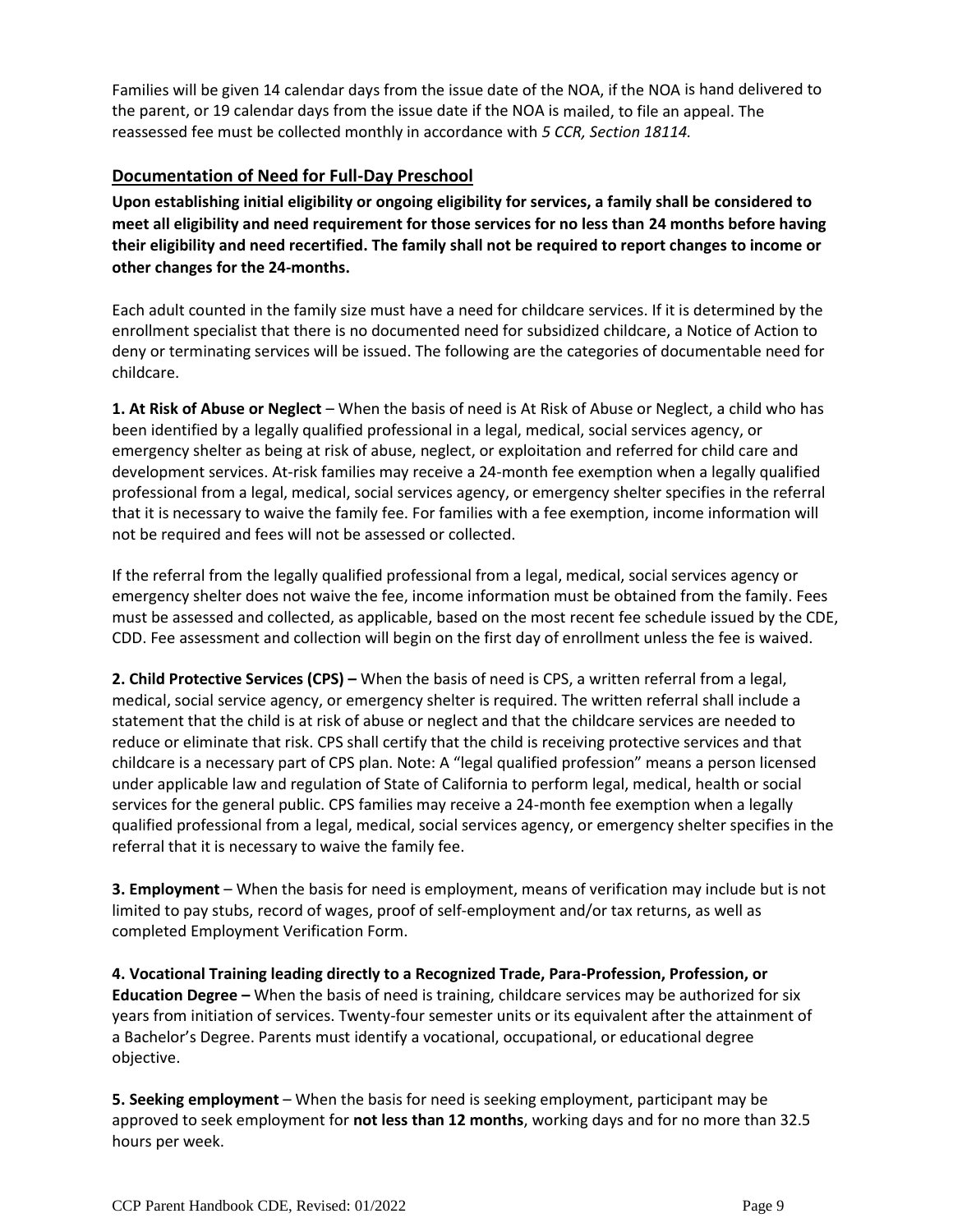**6. Seeking Permanent Housing for Family Stability** – When the basis of need is seeking permanent housing, participant may be approved to seek permanent housing for no more than 32.5 hours per week for consecutive working days, Monday to Friday.

**7. Incapacity** – When the basis of need is Incapacity, child care and development services shall be based on the documentation provided by the legally qualified health professional which shall include; a statement that the participant is incapacitated and incapable of providing care and supervision for the child. The documentation must identify the extent to which the participant is incapable of providing care and supervision. Childcare cannot exceed 50 hours per week.

#### **Family's Right to Voluntary Report Changes**

A family may at any time voluntarily request for a reduction to their service level or a re- evaluation of their family fee. Before CCP may take any actions, a parent shall submit a written request of the request changes, which should include, the days and hours per day requested, the effective date of a proposed reduction of service or parent's income status change. The parent must acknowledge in writing that he/she understands that the parent may retain their current certified childcare service level.

Upon receipt of the parent's written request, the contractor shall notify the family in writing of the parent's right to continue to bring their child pursuant to the original certified service level and collect documentation to support the changes requested. No later than 10 business days after receipt of applicable documentation, issue a Notice of Action for the requested change in service level. No other changes to the service agreement shall be made using the received information. If a family requests an increase in service hours, the family must provide supporting documentation for the need of increased hours. CCP must verify and approve the request for increased service hours prior to the new hours going into effect.

#### **Notice of Action (NOA)**

Parent/Guardian will receive a Notice of Action (NOA) at

- Initial certification to approve or deny services
- Recertification
- Changes in service
- When your family fee payment is delinquent
- Disenrollment from the program

#### **Parent Appeal Notice of Action**

You will be notified with a Notice of Action when there is a change to your contract (for example, by approving or denying services, by changing the approved hours of care, or by terminating services). The NOA will inform you of the type of action taken, the reasons for the action and the date when the action shall take effect. Parent/guardian must file a notice to appeal the action within 14 days from the date the NOA is given, or 19 days if mailed. Your Notice of Action provides you with specific instructions for appealing an action. The Parent Appeal Information Pamphlet provides information regarding the two levels of appeal. Please see your Notice of Action for specific instructions on how to appeal.

#### **Approval for Services**

- Families must first meet the program's specific California Department of Social Services (CDSS) and or California Department of Education (CDE) approved requirements for eligibility.
- Families are certified for services for twenty-four (24) months at the time of initial enrollment
- A Notice of Action (NOA) will be issued on the status of the enrollment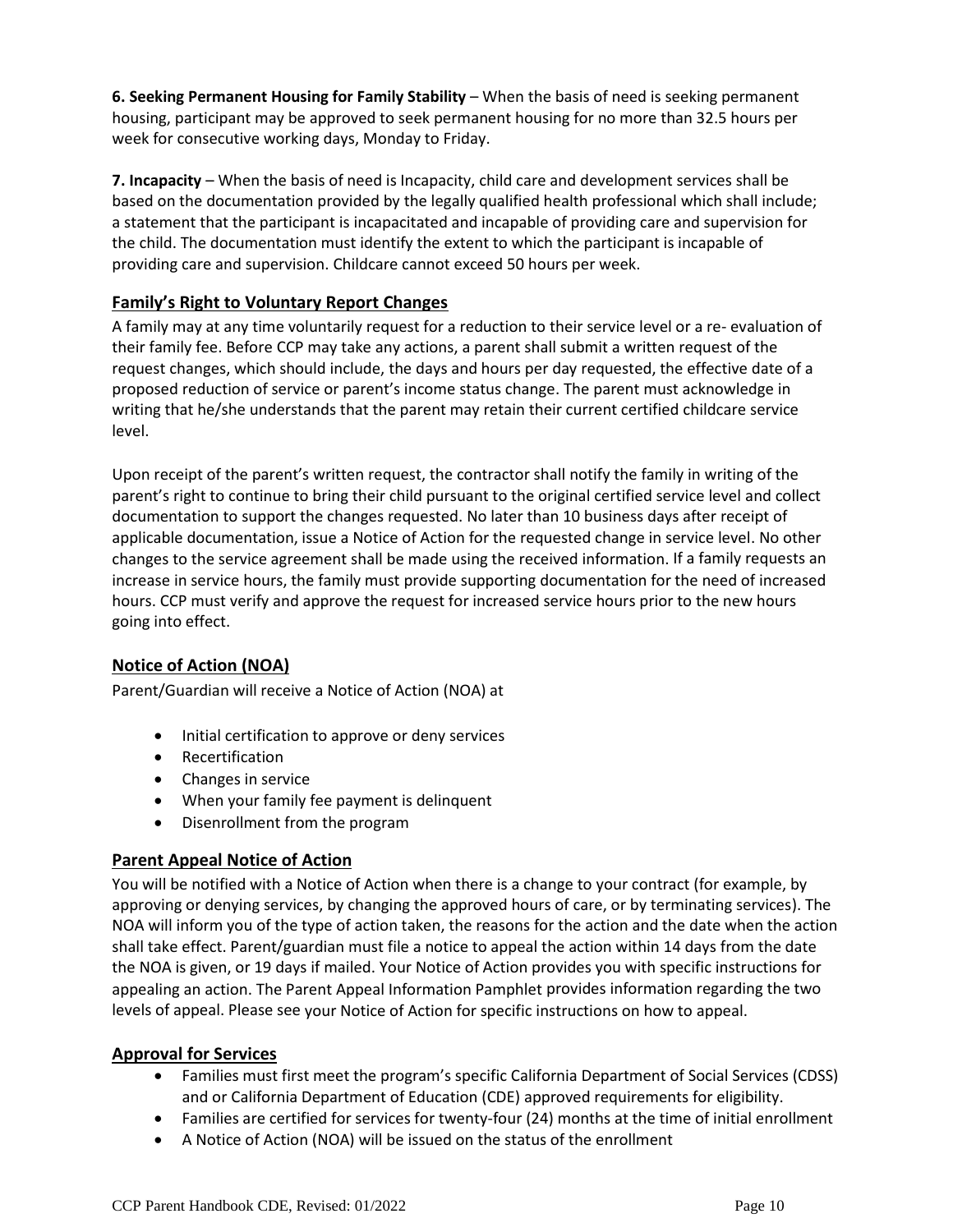#### *Please note: if the Need for service is seeking employment, the family is eligible for no-less than twelve (12) months of the twenty-four months certification*

## **Fraud Policy**

The California Department of Education requires Coastside Children's Programs to take reasonable action to recover funds due to fraud. Fraud is submission of false or misleading information or documentation in order to obtain subsidized childcare services. This includes but is not limited to providing false or misleading information or statements, altering documentation, or failure to report income exceeding 85% SMI, need for services, family size, or family information. If a determination is made that fraudulent activity has occurred, one or more of the following actions will take place:

- The participant's case will be terminated and Coastside Children's Programs may no longer serve him/her.
- The case will be referred to the appropriate agency for investigation and possible prosecution.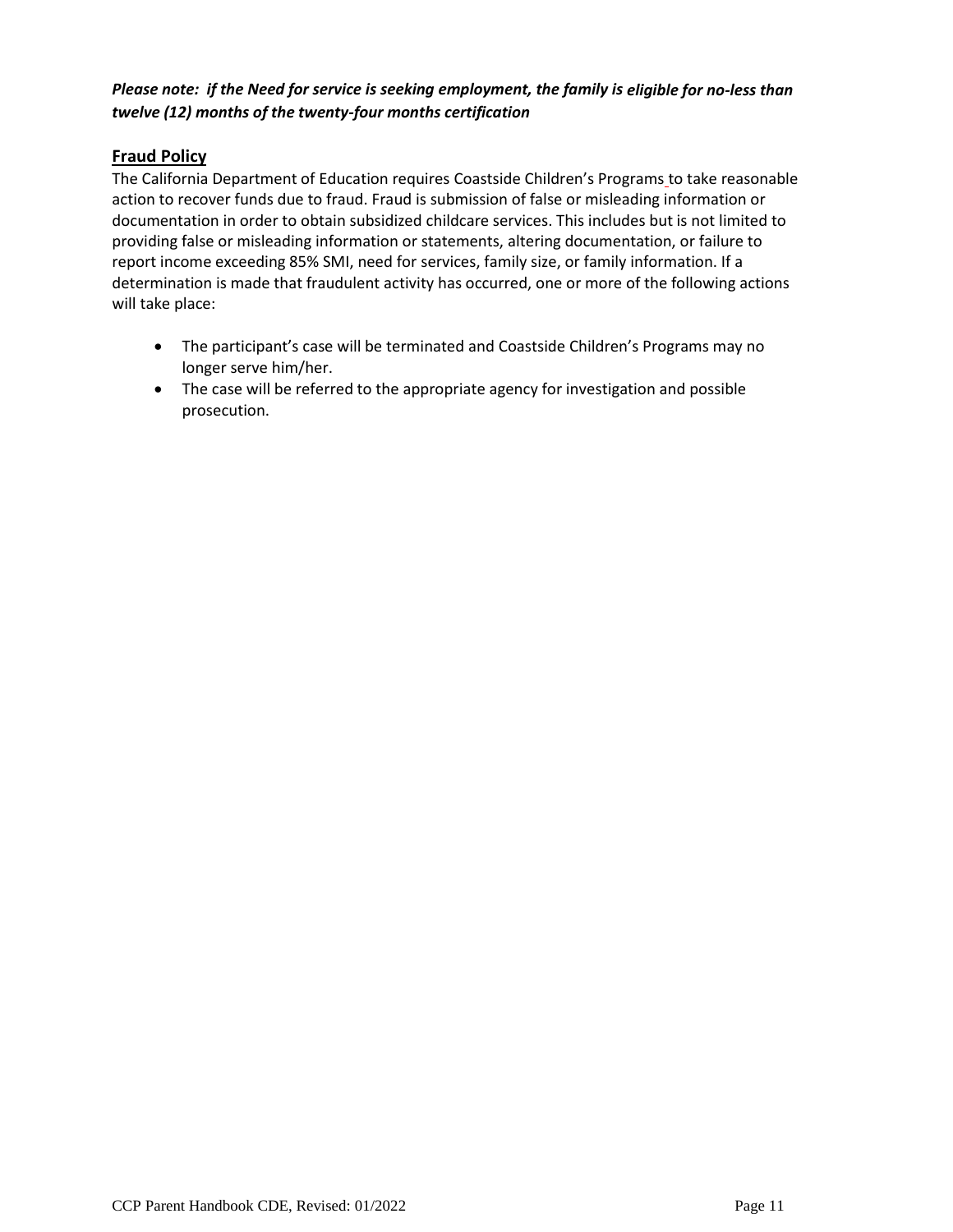# **DISCIPLINE POLICY/BEHAVIOR STANDARDS/TERMINATION OF SERVICES – PRESCHOOL**

#### **Discipline – Preschool**

The CCP staff respects the rights and the dignity of all children. Children are expected to respect each other, just as the staff respects them. **No corporal punishment is allowed on our site at any time.**

Teachers strive to encourage cooperative problem solving and verbalization of feelings. We encourage children involved in a dispute to tell us what happened and what they could have done to avoid the situation. Teachers will also practice the art of redirection and work with children to understand their emotions. Teachers may also change the schedule, room and curriculum to resolve any out of the ordinary disciplinary issues. If a situation arises in which these steps do not result in a successful resolution, CCP staff or the CCP Site Supervisor will request a conference with the parent/guardian. Together they will establish a joint plan for resolving any disciplinary challenges. The staff and parent/guardian have the right to request a conference at any time.

#### **Behavior Standards for Children – Preschool**

The health, safety and social-emotional well-being of children at CCP is a top priority. We view socialemotional development as a skill that children must develop throughout the child's early years. We strive to help children learn and play, problem solve and learn conflict resolution strategies. All children and adults are expected to be kind (help others, share, take turns), respectful (clean up, listen when others talk, follow class schedule) and safe (keep our hands/feet to ourselves and walk inside).

Positive behavior support at CCP is developed through encouragement of positive behavior through a planned environment that provides a variety of activities. Staff utilizes daily activity time and interaction to teach social-emotional skills, conflict resolution and problem-solving skills. Classroom staff review classroom expectations with children, encourages appropriate behaviors, model conflict-resolution skills and stay alert to situations throughout the day.

When persistently challenging or unsafe behaviors occurs, it is dealt with immediately through various strategies such as individual guidance between teacher and child, an invitation to work with a staff member in order for a child to receive individualized attention or redirection to alternative activities if necessary.

In all cases when a child displays persistent, serious, challenging behavior, CCP staff will request a meeting with the child's parent(s)/guardian(s) to discuss the behavior. The center staff and parent(s)/guardian(s) will collaborate on the development of strategies to resolve the behavior.

If behavior does not improve during the above process, other resources and options may be explored:

- 1. CCP staff and parent/guardian will explore community services/referrals as necessary.
- 2. Explore changing current service agreement (i.e. decrease child's school schedule, changing classroom if available…)
- 3. When CCP has exhausted all possible resources and the child persistently exhibits safety threats to themselves or other enrolled children, disenrollment may be recommended.

#### **Termination of Services – Preschool**

Your childcare services may be terminated at Coastside Children's Programs for the following reasons:

- Failure to maintain eligibility and/or need
- Failure to document eligibility and/or need
- Failure to pay childcare family fee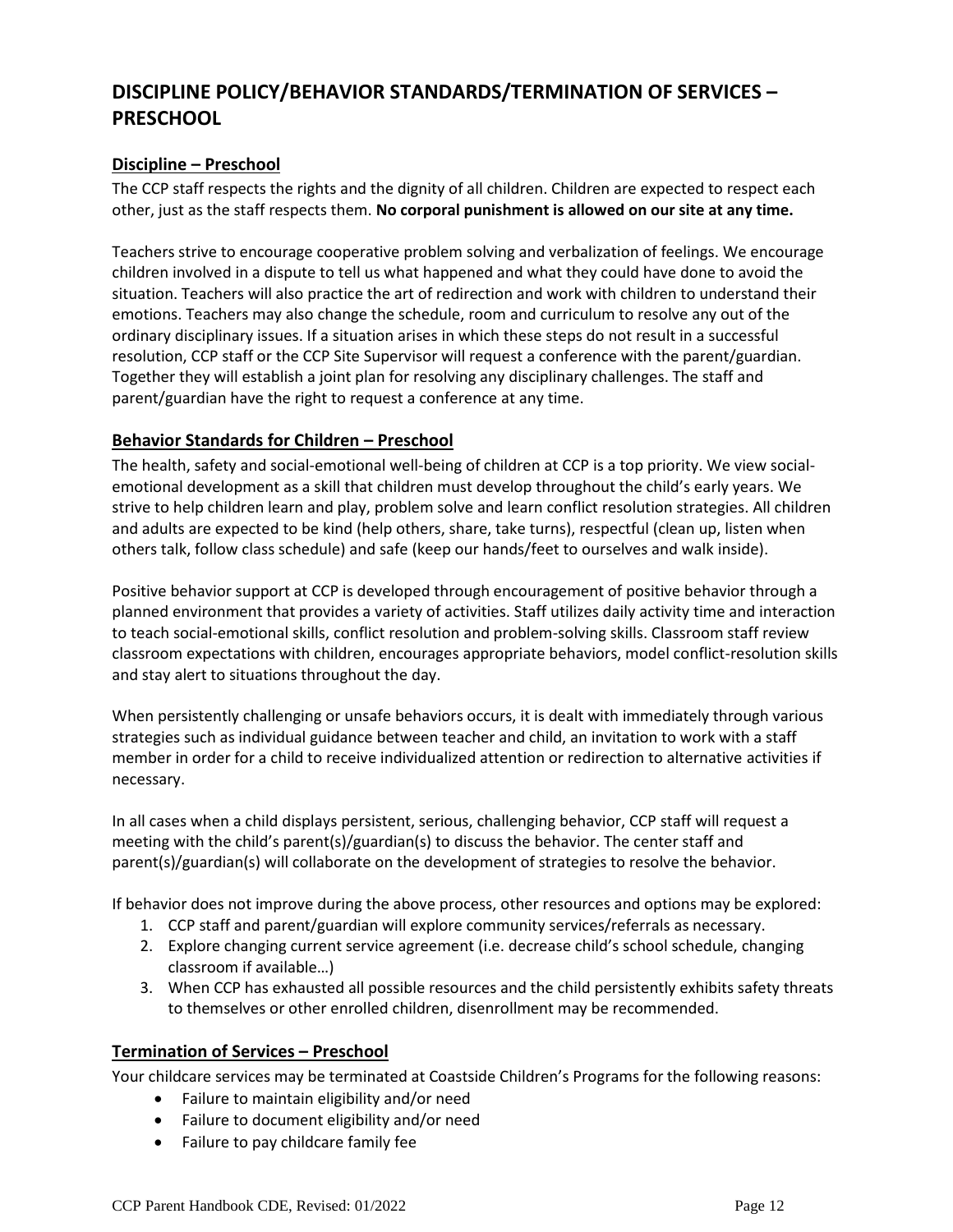- Verbal or physically aggressive behavior by parents or children towards staff or other children
- Continued disregard for policies governing the use of the building and equipment
- Falsification of information
- Chronic late pick-ups
- Failure to provide verification of child's physical examination within 30 days of enrollment; failure to provide updated immunization records
- Children who, at no fault of their own, have extraordinary needs that CCP is unable to accommodate within our program(s) (such as one on one support)
- Abandonment of Care, if a child has not been attending and the family has not been in contact with the program for 7 consecutive calendar days. CCP will attempt to contact the family in a variety of ways, which will include written communication. If the family does not communicate back for a total of 30 consecutive calendar days, they will be dis-enrolled on the basis of abandonment of care.

*Note:* A parent/guardian who has had child care services terminated may not re-enroll the child(ren) again for a minimum of six months. CCP reserves the right to refuse services or to accept an application for re-enrollment.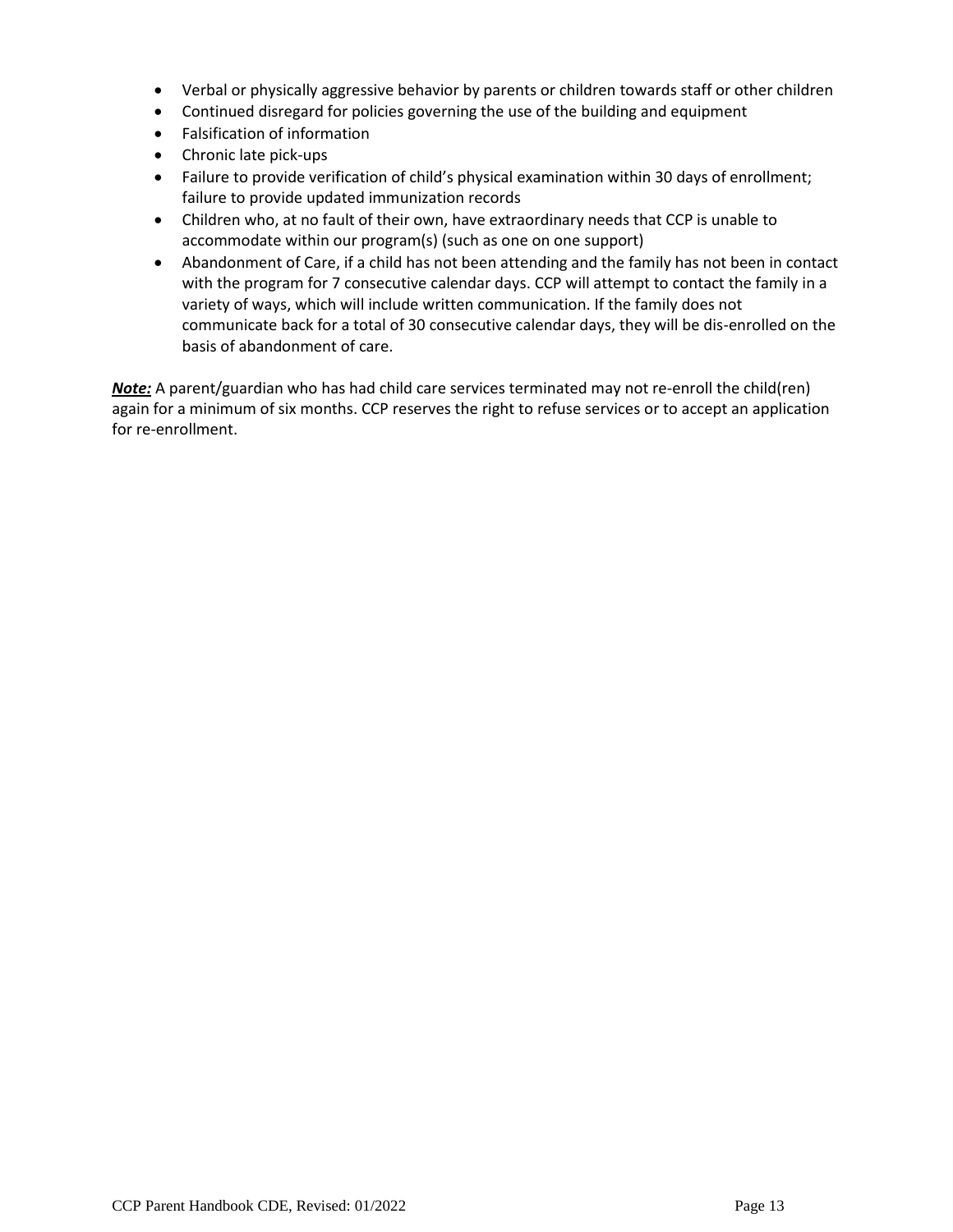# **DISCIPLINE AND REMOVAL FROM THE PROGRAM/TERMINATION OF SERVICES – SCHOOL AGE**

#### **Discipline – School Age**

CCP staff respects the rights and the dignity of all children. Children are expected to respect each other, just as the staff respects them. **No corporal punishment is allowed on our site at any time.**

Teachers strive to encourage cooperative problem solving and verbalization of feelings. We encourage children involved in a dispute to tell us what happened and what they could have done to avoid the situation. Teachers will also practice the art of redirection and work with children to understand their emotions. Teachers may also change the schedule, room and curriculum to resolve any out of the ordinary disciplinary issues. If a situation arises in which these steps do not result in a successful resolution, CCP staff or the CCP Site Supervisor will request a conference with the parent/guardian. Together they will establish a joint plan for resolving any disciplinary challenges – providing that, in CCP's judgment, the situation is not sufficiently dangerous nor repetitive and serious enough to require removal from the program. Problems that continue to repeat or escalate may result in removal from the program as stated below and such action can be taken at any time CCP judges it is in the best interest of the center and all of the children.

The staff and parent/guardian have the right to request a conference at any time.

#### **Removal from the Program/Termination of Services – School Age**

CCP strives to maintain a safe and nurturing group environment for children. The behavior of any child can affect that sense of safety and nurturance for any other child. Children are expected to conduct themselves in such a manner that they and their classmates will gain the most from their experience. CCP provides many opportunities for children to develop respect for others and the ability to work, learn, and live together in harmony. CCP follows the same policies as the CUSD (California Educational Code 48900) pertaining to Suspensions and/or Expulsions. Therefore, CCP reserves the right to determine if a child needs to be suspended or expelled from the programs if in our best judgment we deem the child's behavior "unacceptable." Typically, this means that the child is a danger to himself/herself or others with the supervision that we typically provide in our group settings.

For your information, the California Educational Code 48900, Grounds for Suspension or Expulsion, has been summarized below:

- a. Caused or attempted to cause or threatened to cause, physical harm. Willfully used force or violence upon another person.
- b. Possessed, sold, or furnished any firearm, knife, explosive or other dangerous objects.
- c. Possessed, used, sold, furnished, or under the influence of any controlled substances, an alcoholic beverage, or intoxicant.
- d. Offered, arranged, or negotiated to sell a substance represented to be a controlled substance, but which was not such.
- e. Committed or attempted to commit robbery or extortion.
- f. Caused or attempted to cause damage to school (CCP) property or private property.
- g. Stole or attempted to steal school (CCP) property or private property.
- h. Possessed or used tobacco in any form.
- i. Committed an obscene act or engaged in habitual profanity or vulgarity.
- j. Possessed, offered, arranged or negotiated to sell any drug paraphernalia.
- k. Disrupted school activities of defiled valid authority of any school (CCP) staff member.
- l. Knowingly received stolen school (CCP) or private property.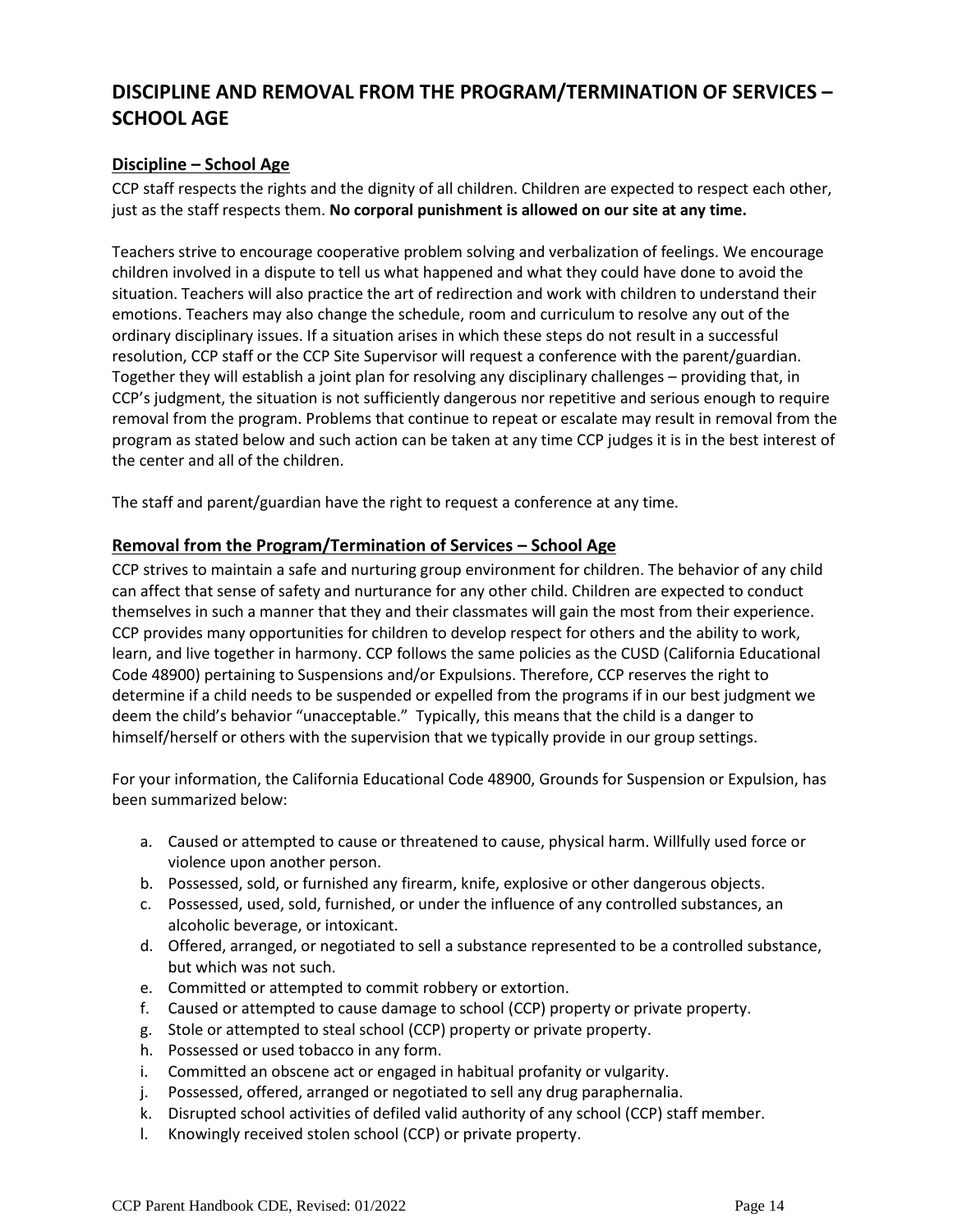- m. Possessed an imitation firearm.
- n. Committed or attempted to commit sexual assault and/or sexual battery.
- o. Harassed, threatened, or intimidated a pupil who is a complaining witness in a school (CCP) disciplinary proceeding.
- p. Committed sexual harassment
- q. Caused, attempted to cause, threatened to cause, or participated in an act of hate violence.
- r. Harassed threatened or intimidated a pupil or group of pupils.

Education Code 48915 Expulsion Mandatory or Quasi-Mandatory (with particular circumstances)

- 1. Caused serious physical injury to another person, except in self-defense.
- 2. Possession of any knife, explosive or other dangerous object of no reasonable use to the pupil.
- 3. Possession of any controlled substance, except for first offence for the possession of not more than one ounce of marijuana.
- 4. Robbery or extortion
- 5. Assault of battery upon any school employee.
	- a. Possessed, sold, or otherwise furnished a firearm.
	- b. Brandished a knife at another person.
	- c. Sold any controlled substance.
	- d. Committed or attempted to commit sexual assault of sexual battery.

Parents should expect to be notified during any day in which, in our judgment, a child creates a dangerous or abusive situation for children and teachers and the child must be removed for the rest of that day, possibly longer, depending upon the nature of the situation. In the event of our calling for temporary removal, we will inform the parents of the duration of suspension or of the conditions for return.

Under ordinary circumstances, we strive to notify parents early if we see challenging behaviors, discuss a plan of correction with them and if the problem repeats we will notify them in writing of the need to remove the child from our program. If circumstances permit, in our judgment, we will give them sufficient notice to make alternative arrangements unless there is an immediate risk to teachers/children in the class. We generally do not seek to end a child's participation unless the child's behavior becomes a persistent problem for him and others (or escalates out of control consistently) that is not manageable within our ordinary program resources and format.

#### *We reserve the right to temporarily or permanently expel a child for disciplinary reasons without notice, especially under abusive, threatening, or dangerous circumstances, if in our judgment one of these conditions exist.* In such a case, family fees will NOT be refunded.

Other situation's that may result in immediate service termination other than what was stated above is a follows:

Behaviors of either the child or the parent/guardian that may result in immediate expulsion include, but are not limited to, the following:

- Failure to maintain eligibility and/or need
- Failure to document eligibility and/or need
- Failure to pay childcare family fee
- Physical violence or threat of physical violence by the parent/guardian or child to the staff, children or other parents/guardians.
- Habitual use of profanity, vulgarity, obscenity, or racial and other discriminatory remarks.
- Continued disregard for policies governing the use of the building and equipment.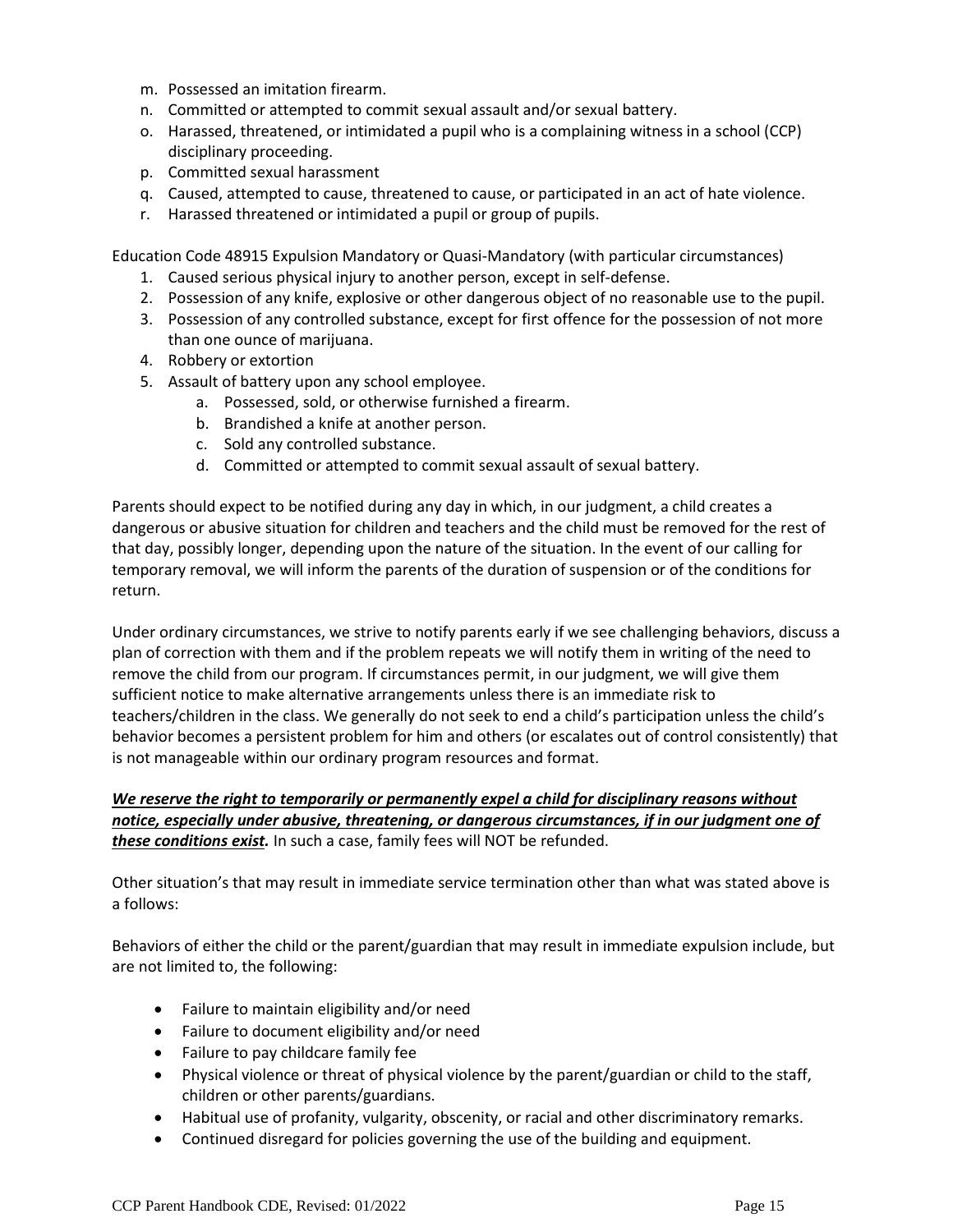- Falsification of information.
- Chronic late pick-ups.
- Abandonment of Care, if a child has not been attending and the family has not been in contact with the program for 7 consecutive calendar days. CCP will attempt to contact the family in a variety of ways, which will include written communication. If the family does not communicate back for a total of 30 consecutive calendar days, they may be dis-enrolled on the basis of abandonment of care.

If you the parent/guardian disagree with the termination of services for the child, you have the right to appeal the termination of services NOA.

*Note:* A parent/guardian who has had child care services terminated may not re-enroll the child(ren) again for a minimum of six months. CCP reserves the right to refuse services or to accept an application for re-enrollment.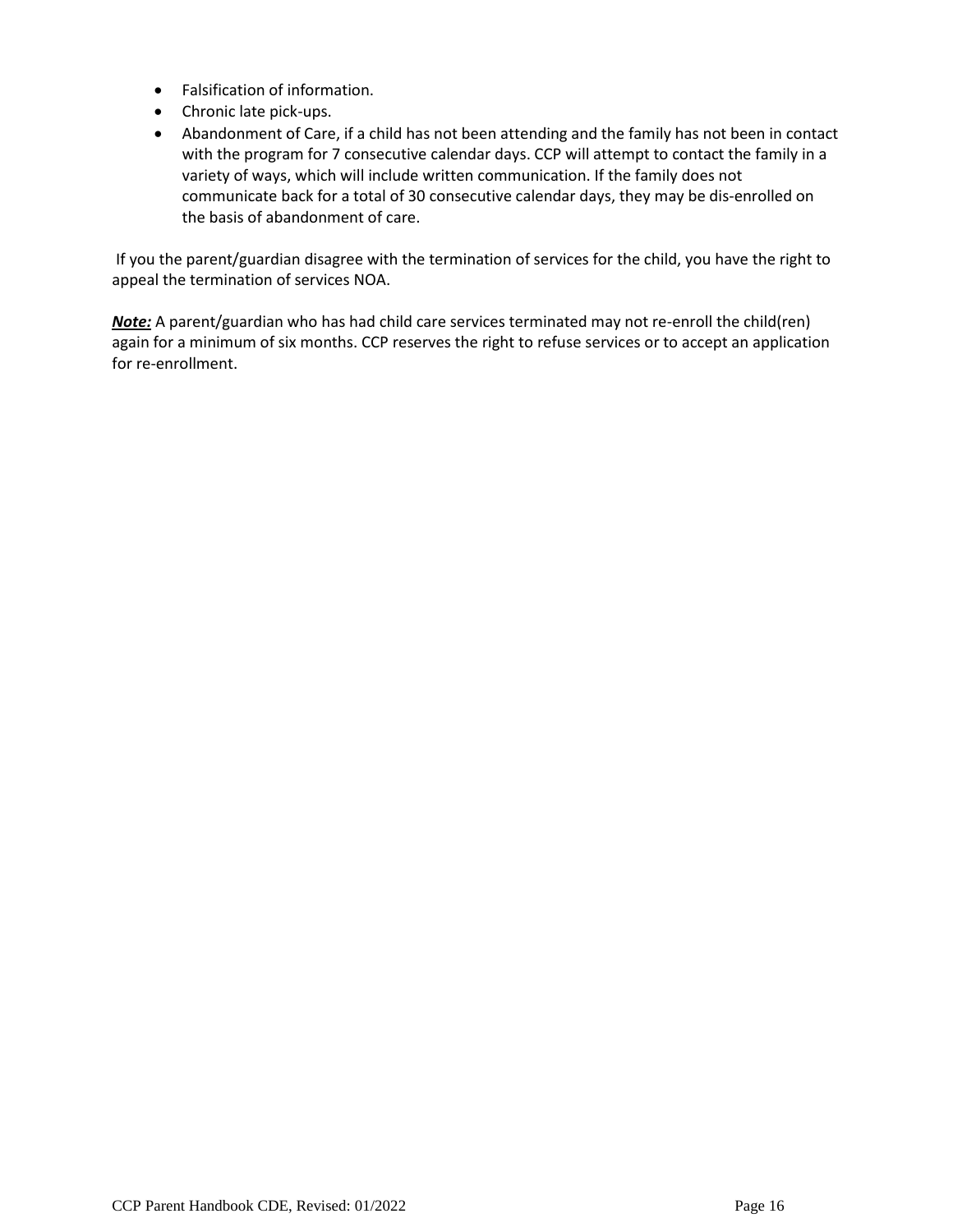## **PROGRAM INFORMATION**

#### **Transportation – School Age ONLY**

Parents/guardians are responsible for transporting their children from their school to another CCP before/after school center other than the one located at their school.

#### **Field Trips and Outings**

On occasion, CCP programs will go on selected field trips. You will be notified in advance of all field trips that are further than a walk away (requiring transportation needs) and will be required to complete a permission slip. For these trips, we use public transportation or a rented bus. For walking trips a notice will be left at the center with the trip destination and route taken, an expected return time and teacher contact number.

#### **Newsletter**

You will receive a monthly update from your center via email to keep your family informed about all changes and current events at the center. Centers will also post this information near sign in/out attendance sheets so that you are kept up to date on center events/curriculum/happenings.

#### **Child Abuse**

Staff members are mandated to report any instance of observed or suspected child abuse, neglect or endangerment to Child Protective Services. We will not release a child to a parent or guardian who appears to be under the influence of drugs or alcohol. In this situation, names will be called on the emergency form to arrange an alternative pick-up arrangement. If a parent or guardian insists on driving while appearing to be impaired, we will call 911.

#### **Signing In and Out (Attendance Sheets)**

**Children enrolled in our centers must be signed in and out by an authorized adult 18 years or older. Therefore an adult must drop off/pick up your child. Signature must include legible first and last names.** For health/safety/legal purposes, we track attendance through physical paper to include when a child is out sick, on vacation, etc. Please notify centers ahead of time or day of absence. If your child is absent from CCP please indicate the reason for absence (i.e. sick, doctor appointment, vacation, family emergency) as well as full legible signature on the sign in and out sheets. These are requirements of Community Care Licensing and our funding sources. Center staff may help you to fill out the daily sign in and out sheets.

#### **Notification of Absences – All Programs**

Coastside Children's Programs highly encourages consistent attendance in order for your child to maximize his/her learning however, we understand that at times absences are inevitable. If your Child will be absent from school, you MUST contact the center to inform them that your child will be absent and the reason why. Our staff loves and cares for every child in their care. When children are absent, the teachers are concerned for the child's wellbeing.

Family must notify the center if you cannot bring your child into CCP as soon as you are able to do so. Reasons for absences must be stated on the attendance sheet along with a full legal signature.

Examples of "Excused" absences:

- 1. Illness/quarantine of child or parent, may include child or parent medical appointments
- 2. Family Emergency A family emergency is a sudden situation that makes it difficult or unsafe for you to bring your child to the program.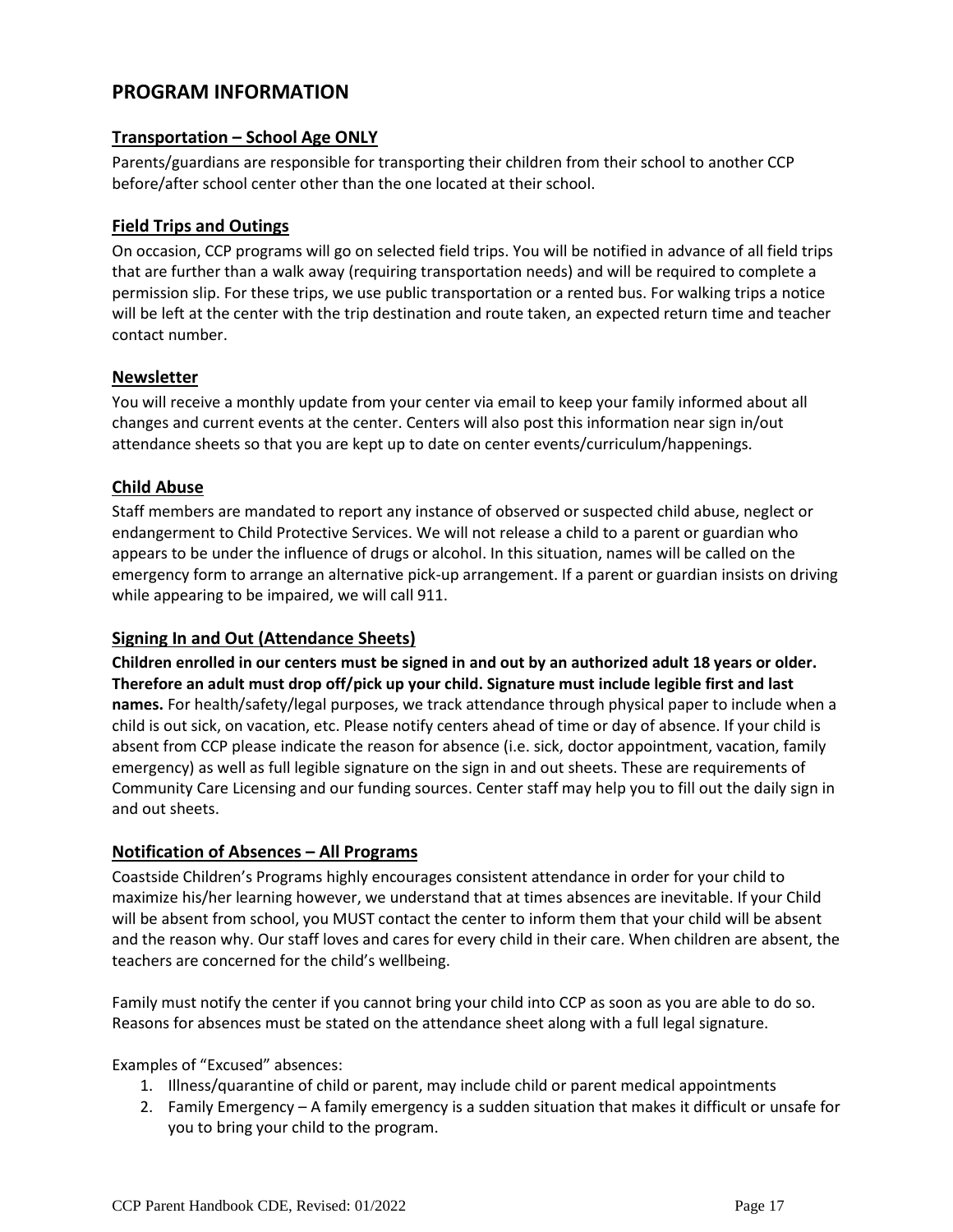Examples of Family Emergencies:

- Quarantine or Isolation due to COVID-19 in the home
- Natural Disasters fire, flood, earthquake
- Transportation problems flat tire, broken car
- Hazardous weather conditions
- Sibling illness
- Hospitalization of a family member
- Death of a family member
- Sudden change in residency
- Others on a case by case basis
- 3. Court ordered visitation court order must be on file
- 4. Best Interest of the Child (BI). Except for children who are recipients of protective services or at risk of abuse or neglect, excused absences "in the best interest of the child" shall be limited to ten (10) days during the fiscal year (July 1- June 30). Best Interest absences are from the standpoint of the parent, considered to be in the best interest of the child. Best Interest Days for the child may include:
	- Family vacation
	- Time with relatives
	- Special events for the child
	- Cultural or religious celebrations
	- Enrichment opportunities
	- Others on a case by case basis

#### **Abandonment of Care**

When a family has not been in communication with CCP for 7 consecutive calendar days and has not notified CCP of the reason for the absence. CCP will use the contact information on file attempt to contact the family through a variety of communication methods, including in writing. If the family fails to communicate with CCP for a total of 30 consecutive calendar days from the first absence, they may be dis-enrolled for abandonment of care.

#### **Procedure for Children if they are Absent with No Notice - School Age ONLY**

If your child does not arrive at CCP and we have not been notified, we will follow the following procedure:

- 1. Check CCP messages, emails, voicemails for last minute parent messages on absence
- 2. Call the school office to find out if child went home sick or to an appointment
- 3. Search school grounds, talk to the classroom teacher, ask other children about child in question (will use children's testimony as a lead, not as a final conclusion for missing child's whereabouts)
- 4. Call and/or email parents; will leave messages if called
- 5. Call authorities if we are not able to gather any information about the child's whereabouts

#### **Lunches/Snacks – Preschool**

Children attending Coastside Children's Programs (CCP) preschools are served a nutritious snack from two food groups daily (two times for full days, once daily for partial days). Full day children are also served a nutritious lunch, all children are encouraged to drink water throughout the day. We serve organic or natural foods when available. Meal menus are posted at each center. Please make sure the staff is aware of any food allergies your child may have. Children are welcome to bring a nutritious lunch and snack from home. Please do not send medicine, soda or candy in your child's lunch/snacks. If your child attends a center with a child that has a serious food allergy you will not be permitted to send specific foods in your child's lunch and/or snack bag, the centers will inform you of any food restrictions.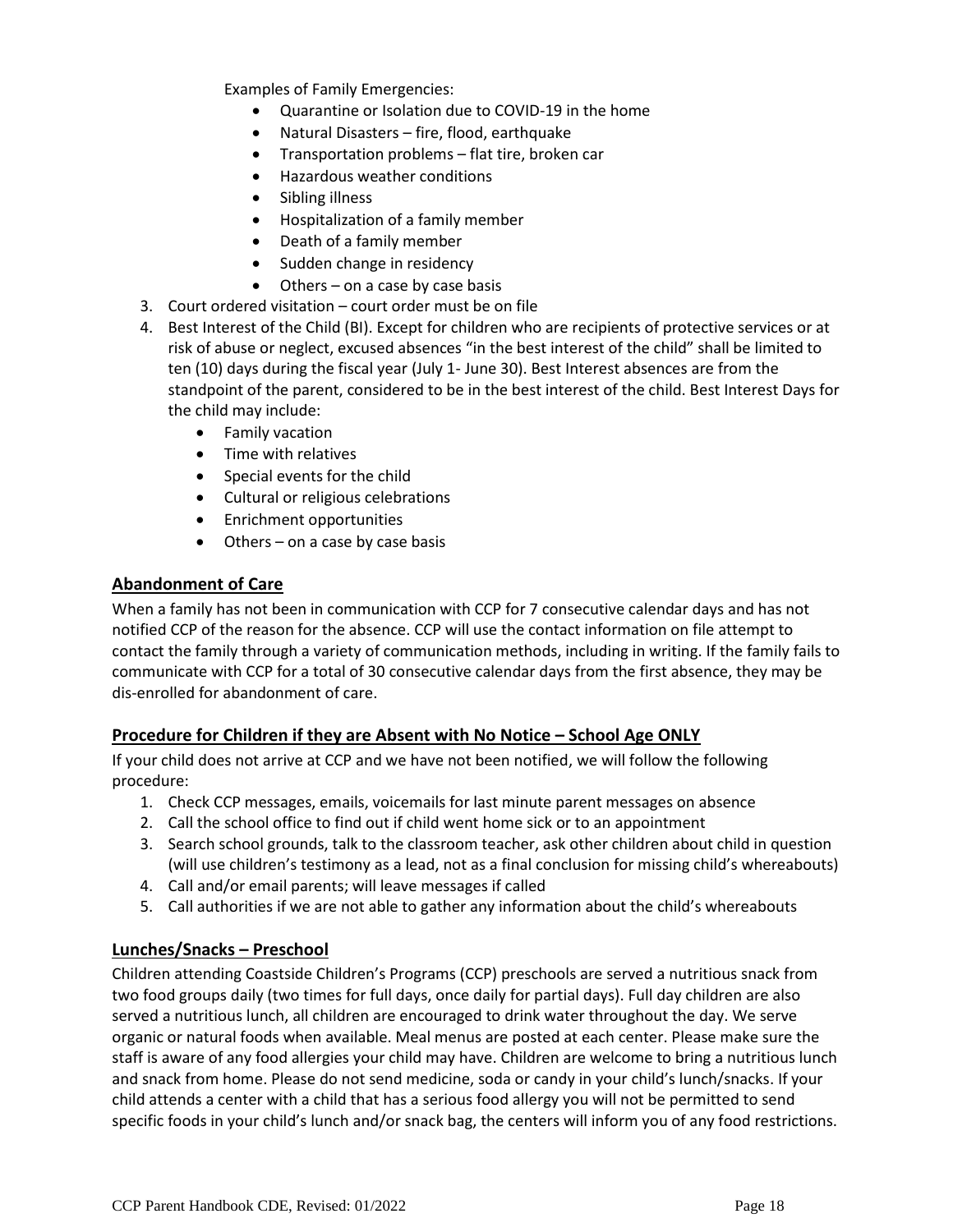## **Lunches/Snacks – School Age**

Children attending Coastside Children's Programs (CCP) School Age centers are served a nutritious snack from two food groups daily, when CCP is open full days the children are provided with two snacks and lunch. Children are also encouraged to drink water throughout the day. We serve organic or natural foods when available. Meal menus are posted at each center. Please make sure the staff is aware of any food allergies your child may have. Children are welcome to bring a nutritious lunch and snack from home. Please do not send medicine, soda or candy in your child's lunch/snacks. If your child attends a center with a child that has a serious food allergy you will not be permitted to send specific foods in your child's lunch and/or snack bag, the centers will inform you of any food restrictions.

#### **Homework – School Age ONLY**

Working on school homework is a habit the children need to acquire and learn to do on a daily basis. To support the children's daily homework, CCP provides a formal homework time at each center, Monday through Thursday. Homework time provides time and space to work on and complete homework assignments with staff available to provide guidance. For most 2<sup>nd</sup>-5<sup>th</sup> grade students, 45 minutes to 1 hour is a developmentally appropriate time frame to sit and complete homework. This may mean that some children complete a portion of their homework at home after CCP hours. The homework area has the equipment necessary to assist children in doing their homework. Please speak with our teachers, with your child present, to define family homework expectations. For more specifics about homework at the center, please speak with the Site Supervisor.

#### **Community Resources**

Staff will provide you with a "Guide to Community Resources – Access to Services in San Mateo County," published by San Mateo County Human Services Agency. Please ask the Site Supervisor for more information if needed.

#### **Babysitting**

CCP's policy is that employees do not care for children enrolled in our program at night or on weekends. We ask parents/guardians not to ask staff for this service because our insurance does not cover staff off premises, after hours. We do not take any responsibility for employees taking care of children enrolled in our program after their work hours.

#### **Divorce/Separation**

If the contracting parent/guardian wishes a divorced/separated spouse to pick up their child, the contracting parent/guardian **should list** that person on the Child Release Authorization form. Without a court-signed order, the staff cannot deny access to a biological parent. If the non-custodial, biological parent arrives to pick up their child and a court order is in the file, the staff will explain to the noncustodial, biological parent that we cannot release the child to them.

#### **Confidentiality**

Personal and emergency information about your child will be held in confidence. Only center staff and program leadership will have access to children's files as needed. Only Community Care Licensing & Child Protective Services have the authority to interview children/staff and inspect/audit child or facility records without prior consent. CCP is required to make provisions for private interview with any child(ren) or staff member and for examination of all records relating to operations of the center. These entities shall have the authority to observe the physical condition of the children, including conditions that could indicate abuse, neglect or inappropriate placement and to have a licensed medical professional examine children. On occasion, staff is asked to provide information about your child with other relevant providers, agencies or other programs. CCP will obtain written consent from the family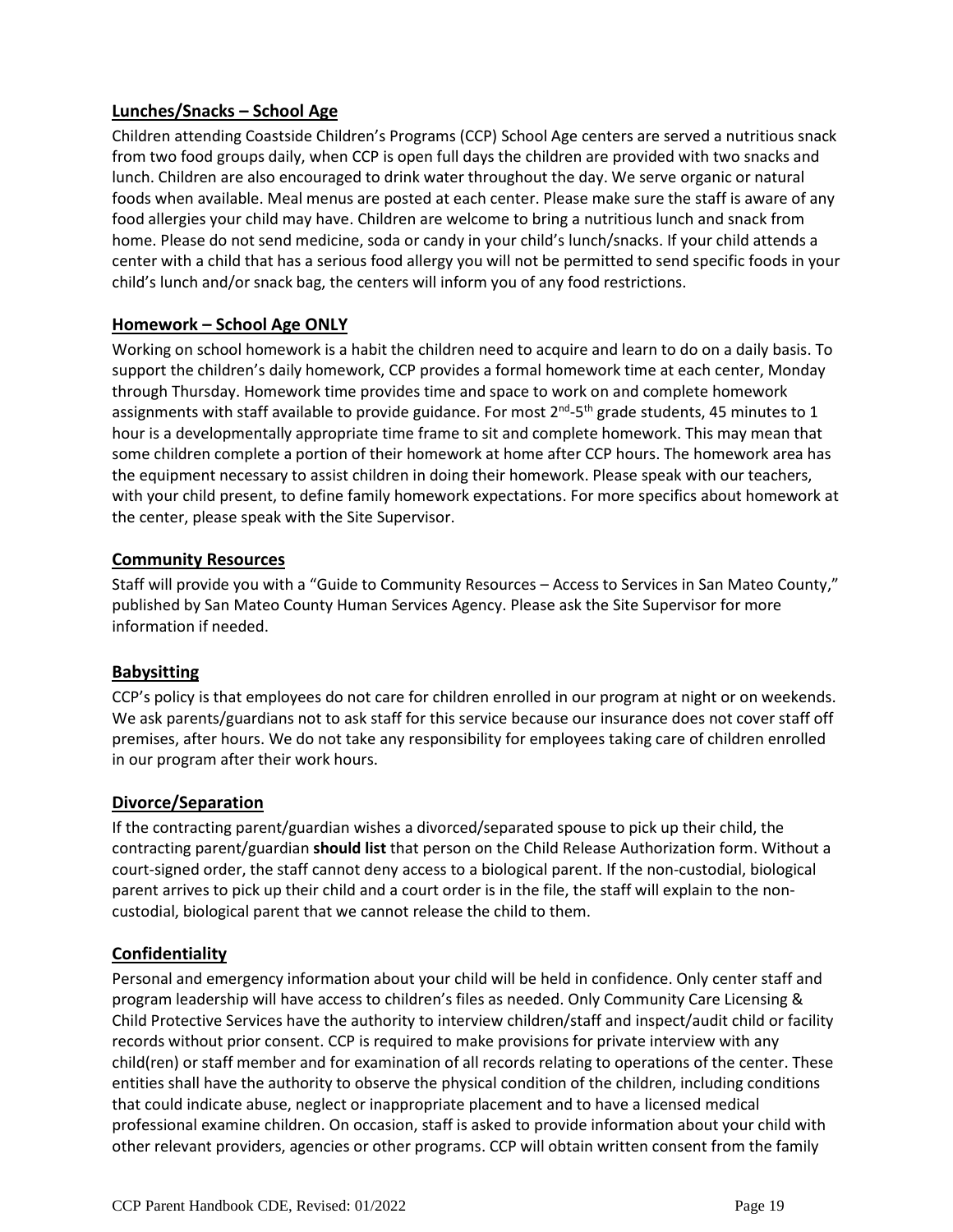prior to sharing any information. Personal matters in regards to your child will only be discussed with the parent/guardian and other authorized adults as indicated in writing by the child's parent/guardian.

#### **Release of Records**

On occasion parents request copies of forms kept in the child's file. When copies are requested, CCP will follow this procedure:

- 1. CCP will provide copies of any educational forms for the parent/guardian; educational forms include those kept in the child's file such as health, assessment and emergency info.
- 2. CCP will provide copies of business forms only to the parent(s) who has contracted the care with CCP; business forms include contracts, billing information, attendance records.
- 3. If copies of attendance records are requested, CCP will provide up to one month of records unless otherwise required by a court order.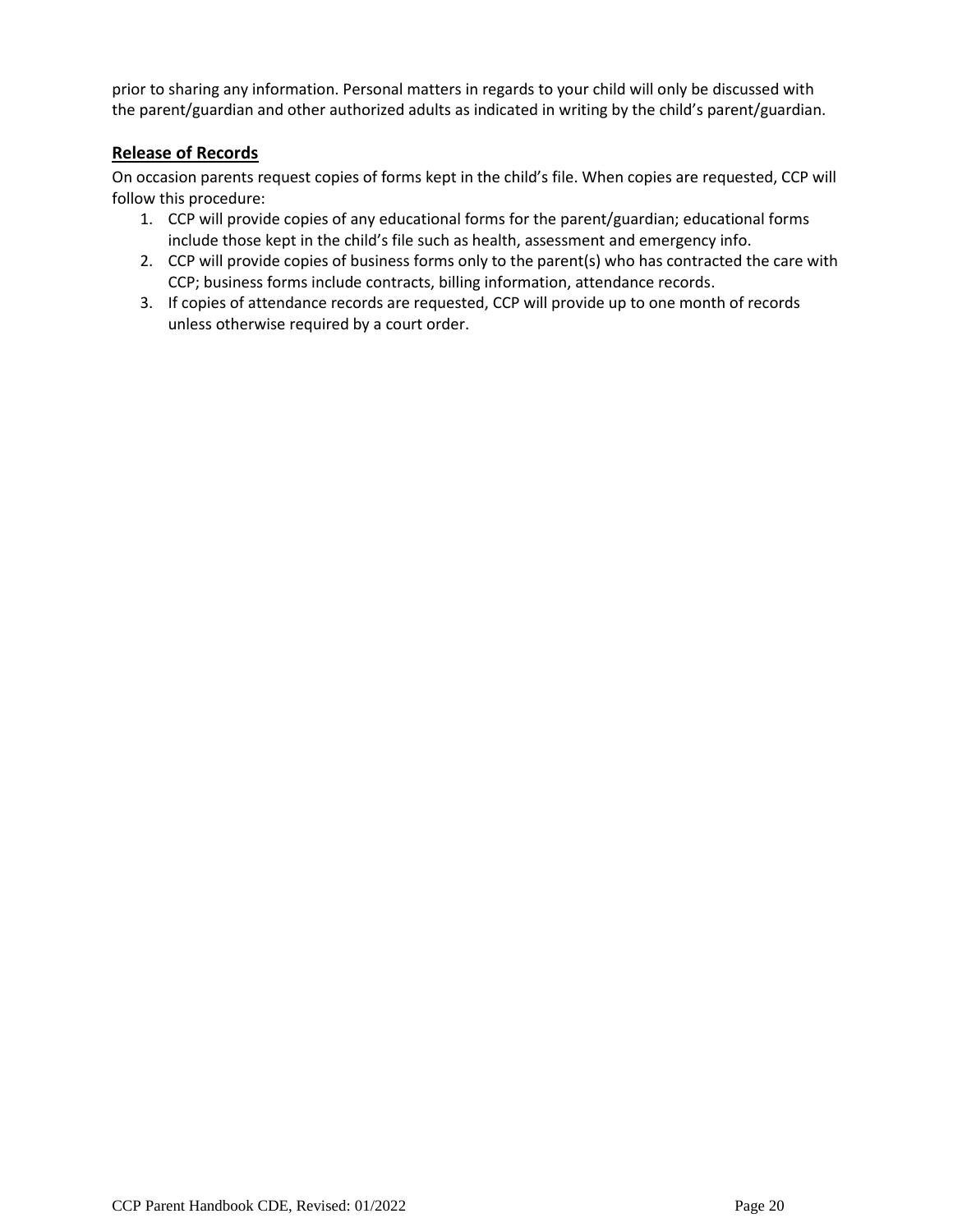## **CALENDAR OF HOLIDAYS AND IN-SERVICE**

Coastside Children's Programs and its Centers (Half Moon Bay, El Granada, Montara and Preschools) may be closed for the following days:

| July      | 4 <sup>th</sup> of July Holiday |
|-----------|---------------------------------|
| August    | <b>In-Service</b>               |
| September | Labor Day                       |
| November  | Veterans' Day                   |
| November  | <b>Thanksgiving Holiday</b>     |
| December  | <b>Holiday Break</b>            |
| January   | New Year's Day                  |
| January   | Martin Luther King Jr. Day      |
| February  | Presidents' Day                 |
| March     | <b>In-Service</b>               |
| April     | Possible 1 Day Closure          |
| May       | <b>Memorial Day</b>             |
| June      | In-Service                      |
|           |                                 |

See annual calendar for specific dates or contact your Site Supervisor.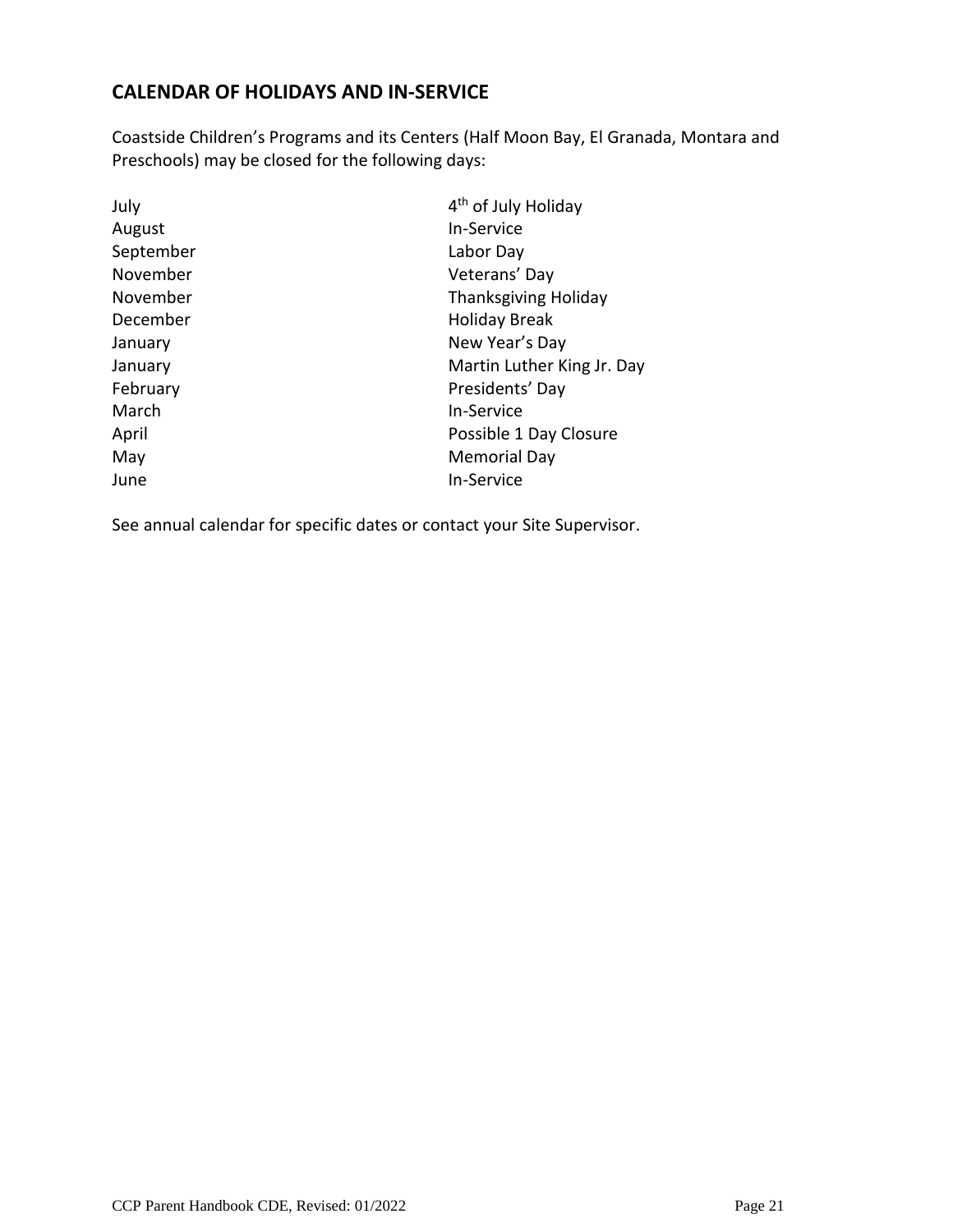# **PARENT/GUARDIAN PARTICIPATION & STAFF TRAINING**

## **Parent/Guardian Participation & Education**

CCP has an open door policy. You are welcome to visit at any time during the course of the day. Our centers thrive through the help, talents and skills of the family volunteers who participate in a variety of ways. If you have skills, talents, materials or contacts to share please let us know. Participation and education opportunities include speaking to the children about your family traditions, cooking special snacks/foods with the children, reading or sharing a special talent with the children, helping to maintain and improve CCP centers and gardens. As well as joining a CCP Board Committee, learning about current ideas and trends in child development from articles distributed with CCP site newsletters or speakers at CCP community education forums.

#### **In Classroom Volunteer Requirements**

In accordance with SB 792 all volunteers, including minors, who provide care and supervision to children at a center must be immunized. Proof of immunization is required to be on file at each location for volunteers. You will be required to provide TB skin test results and proof of Immunizations (Influenza Pertussis, Measles). If you wish to volunteer but do not wish to be immunized, please see the site supervisor for a list of exemptions for immunizations.

#### **Communications with Parents**

Daily interaction with families is important to build strong relationships. We will try our best to exchange information about your child's day with you at each pick-up. Parent boards and tables will be updated with current information on activities, special events, closures, payment reminders and emergencies. Parent/Teacher conferences occur at least twice per year at all centers and emails are part of our communication routine to keep you updated on your child's CCP experience.

#### **Staff Training**

Staff receives on-going professional development and training during the year. Training consists of agency training, site-specific training, community and educational training and development. Staff work with their supervisors to put together a multifaceted plan to reach both classroom goals and their personal career goals. This includes full staff in-service, team meetings, specific program meetings, opportunities for off-site professional development to keep current on child development and reimbursement of college coursework related to child development. Staff is encouraged to grow professionally.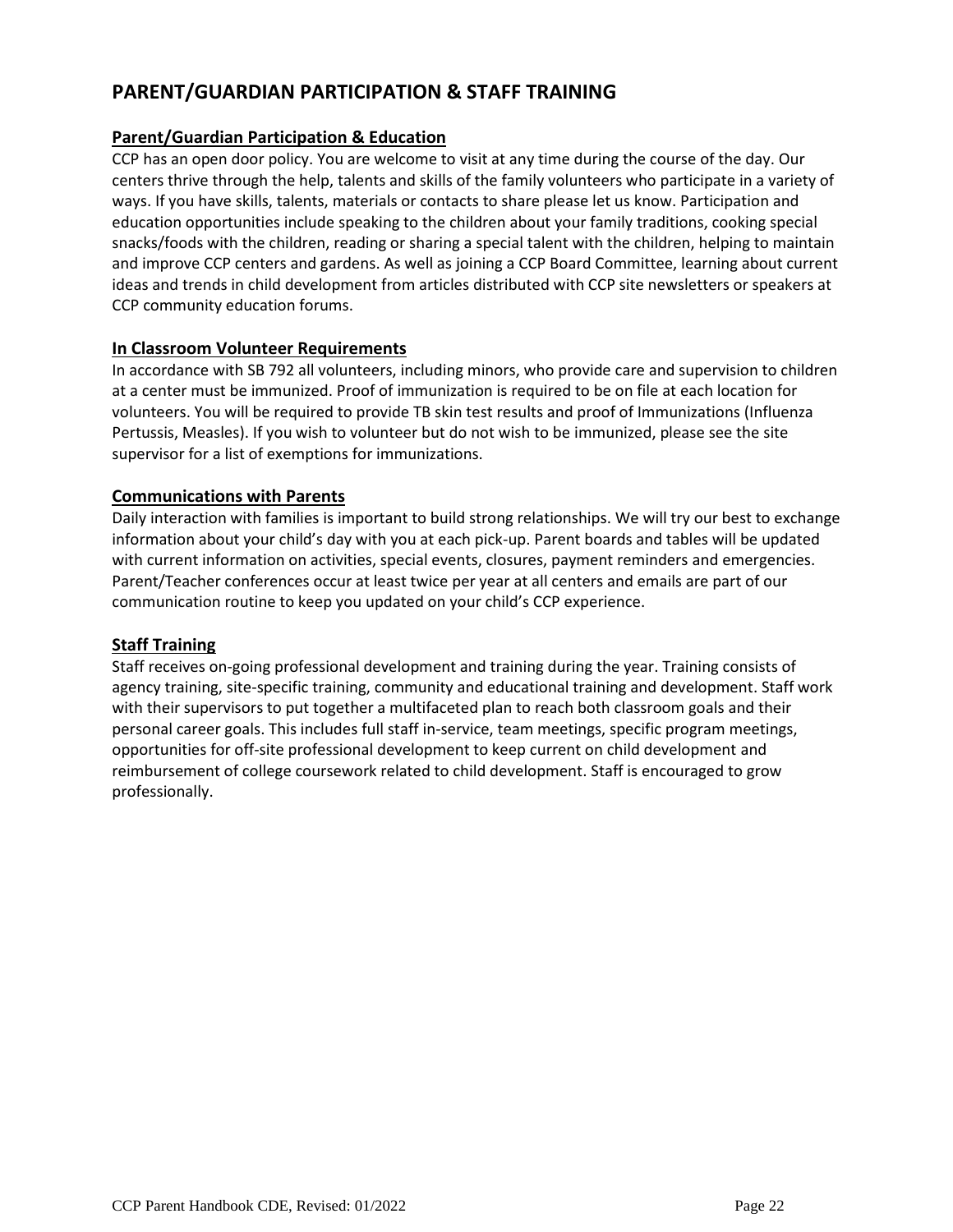## **MEDICAL INFORMATION**

#### **Incidental Medical Services (IMS) Plan**

It is the goal of Coastside Children's Programs is to be as inclusive as possible, including providing care for children with various ongoing medical conditions. The following plan outlines our procedures for the four conditions we currently accommodate:

- 1. We can accommodate children with anaphylaxis (severe, potentially life threatening allergies), asthma (chronic lung disease that impairs breathing), seizure disorders (febrile seizures) and sleep/breathing disorders (sleep apnea). In addition, we can also accommodate diabetes (abnormal blood glucose levels).
- 2. Personal plan of care procedures provided by a doctor or parent will be kept for each child with one of the above conditions.
- 3. EpiPens, inhalers, nebulizers, breathing monitors and diabetes-related equipment will be kept in the medical box in each room/site.
- 4. All of our Site Supervisors, teachers and most Associate teaching staff are certified in pediatric first aid and CPR. This training includes use of the EpiPens. In addition, the permission for inhaler/nebulizer use is specific to certain staff who are trained in their use.
- 5. Parents/authorized guardians are required to sign a written consent to administer inhaler/nebulizer treatments in addition to the permission to administer other medications. In addition, the child's physician must provide a signed form.
- 6. We ensure that proper safety precautions are met, including the wearing of gloves to reduce exposure to bodily fluids, proper hand cleaning following glove removal and safe disposal of all contaminated materials.
- 7. Medication/appliances will be taken on field trips or other off-site activities.
- 8. Medication/appliances will be taken on drills or in case of a real emergency/disaster.
- 9. Routine and predicted treatment will be logged on the Parent Consent Form (LIC 9221).
- 10. Medical incidents outside of routine and predicted treatment will also be recorded in the Illness and Accident Log. Parents will also be notified by phone.
- 11. 911 will be called for emergency medical incidents and/or for symptoms or reactions outside those addressed in the scope of the parent/written documentation. Emergency services may also be contacted for any medical situation, which is outside the comfort or knowledge of the staff present on any given day.
- 12. Serious incidents and any change in this plan will be reported to the Department of Social Service licensing office and an Unusual Incident Report (LIC624) will be filed.
- 13. The Center reserves the right to decline or terminate enrollment of a child with any of the above conditions if we believe the condition/treatment needs are beyond the scope of our staff's training or ability to perform in the context of a group setting. In addition, enrollment may be suspended or terminated if communication with the parent does not support full understanding of treatment needs, or if parents fail to provide medication/supplies, instructions and any required documentation.

#### **Communicable Disease**

You should contact CCP's site if your child comes down with a communicable disease. When a communicable disease has been reported, a notice will be posted **immediately** on the Parent/Guardian Bulletin Board. Children must be fever free for 24 hours and without medication before returning to school. If a child is sent home with a fever, they may not return the next day. It will be at the discretion of the Site Supervisor/Lead Teacher whether a child is well enough to participate.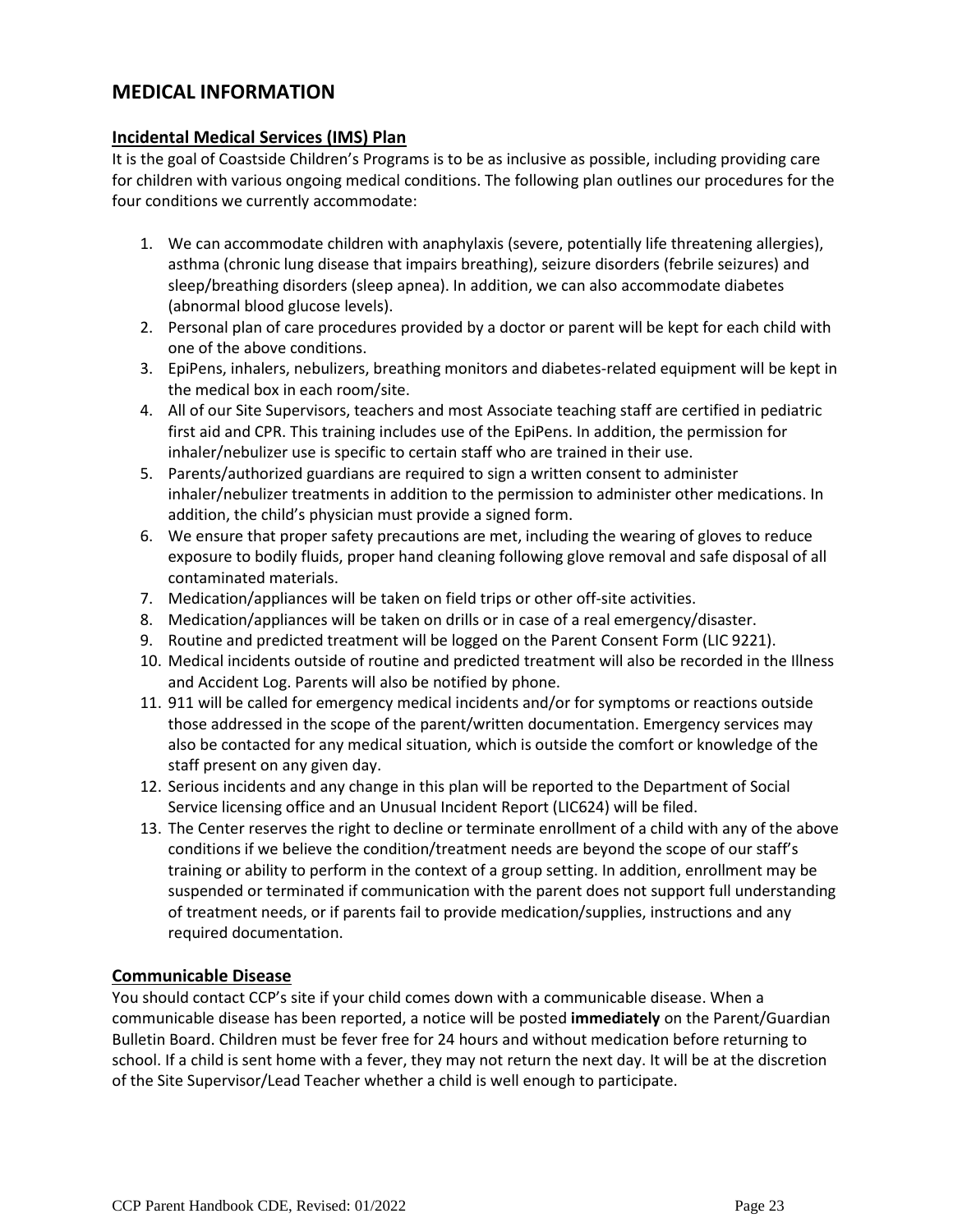#### **Head Lice**

Head Lice is an on-going problem for all schools. CCP follows the same guidelines as the Cabrillo Unified School District. Your child will be sent home or be required to stay home when found with…

- 1. Active, head lice **OR**
- 2. Nits (eggs) where there is no record of treatment **OR**
- 3. Any combination of the two

#### **Children will not be allowed to return to CCP with active head lice.**

Children will be allowed to return to CCP with TREATED nits (eggs). Proof of treatment is required. Parent/guardians are to:

- 1. Provide CCP staff with a detailed account of head lice method of treatment, along with a receipt for products used and an empty treatment bottle. CCP staff will do a head check before allowing the child to stay. If live lice are found the child will not be allowed to stay at CCP that day.
- **OR**
- 2. School age only: Send your child with a detailed written and signed account of method of treatment. CCP Staff will do a head check before allowing the child to stay. If live lice are found the child's parent/guardian will be contacted to pick them up.

Children with treaded nits (eggs) will be inspected for 7-10 days. If active live lice are found the child will be sent home.

The following are some tips on dealing with the lice problem. Do routine lice checks on your child. Look for nits (eggs) as well as lice. Nits fix on the hair and do no flake off like dandruff. If nits are found, please let us know right away. You must treat your child and your house for lice. When a case of lice is reported, we will check all children's heads, notify parents/guardians of exposure, and treat the center. For more information about head lice, please ask your Site Supervisor.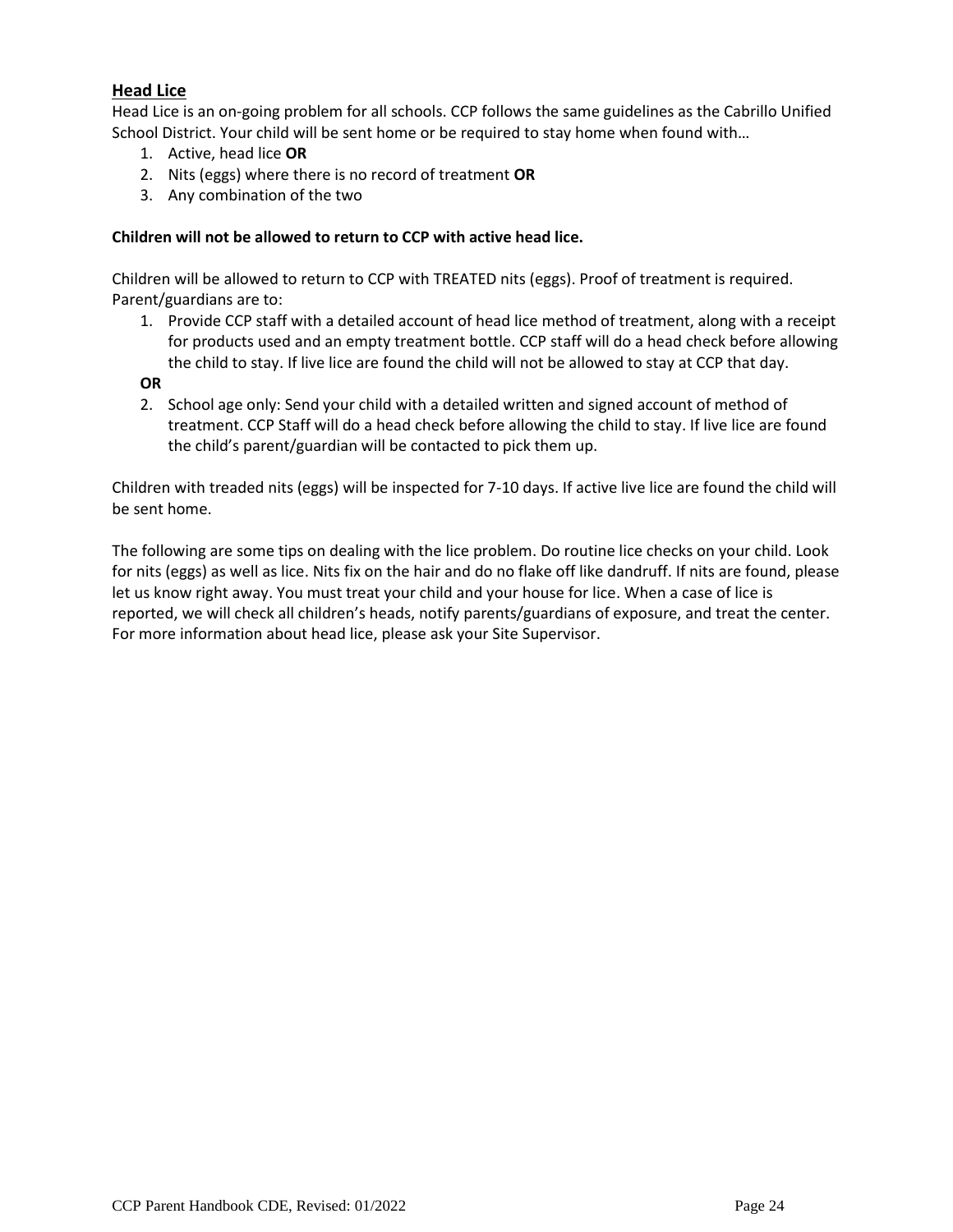## **FINANCIAL INFORMATION**

The fees cover all costs of operation and equipment including insurance, supplies, snacks, rent, salaries and benefits. These costs remain constant and there are **no refunds** allowed for absences, including absences for illness, school vacations, personal vacations, or school holidays. Please pay by check and write your child's name on the check.

#### **Family Fee**

Families receiving childcare will be assessed whether a family fee applies based on the income and family size. The family fee is a flat monthly full-time or part-time fee based on the hours of care certified for the month. Families with a certified need of less than 130 hours per month will be assessed a parttime fee while families with a certified need of 130 or more hours per month will be assessed a full-time fee. The assessment of family fee is based on a family fee schedule issued by the California Department of Social Services and or California Department of Education. Family fee will be treated as a form of tuition and the same payment schedule applies.

#### **Payment of Family Fee**

The family fee is paid prior to service each month. No adjustment is made for excused or unexcused absences. The family fee is assessed based on the family's child enrolled for the longest period of childcare. Family Fees are due by the first of the month. Family fees are considered delinquent after seven (7) calendar days from the date the fees were due. A Notice of Action shall be issued for delinquent family fee.

The fee for the initial certification is due upon enrollment. For new family fees due as the result of recertification and updates to the family file, a NOA must be issued to the family showing the new fee to be imposed and contain an effective date either 14 or 19 calendar days after service of the NOA, depending upon whether the NOA was personally served or mailed to the family. The fee is due on the first of the month following the effective date of the NOA.

When the initial enrollment is not on the first day of the month, the contractor can assess a fee based on certified hours as documented in the application for services. For example, a family works 40 hours per week or full-time; and their initial enrollment date is May 20. For the month of May, the family will utilize less than 130 hours. In this example, the family will be assessed a part-time fee for May and a fulltime fee for each subsequent month of service. If a new family fee is assessed, the fee will become effective on the first day of the month following the issue date of the NOA.

You will receive a family fee bill in your parent/guardian mailbox at the end of each month for the following month only if you have a family fee. *Childcare receipts are given upon request and may take up to seven business days to generate.*

#### **Delinquent Fees**

Family Fees are due by the first of the month. Family fees are considered delinquent after seven (7) calendar days from the date the fees were due. A Notice of Action shall be issued for delinquent family fee. Childcare services shall be terminated two (2) weeks from the date on the Notice unless all delinquent fees are paid before the end of the two (2) week period for NOA appeal. Upon termination of services for nonpayment of delinquent fees, the family shall be ineligible for childcare and development services until all delinquent fees are paid. The program shall accept a reasonable plan form the parent (s) for payment of delinquent fees. Childcare service shall continue to be provided to the child, provided the parent(s) pays current fees when due and complies with the provisions of the repayment plan.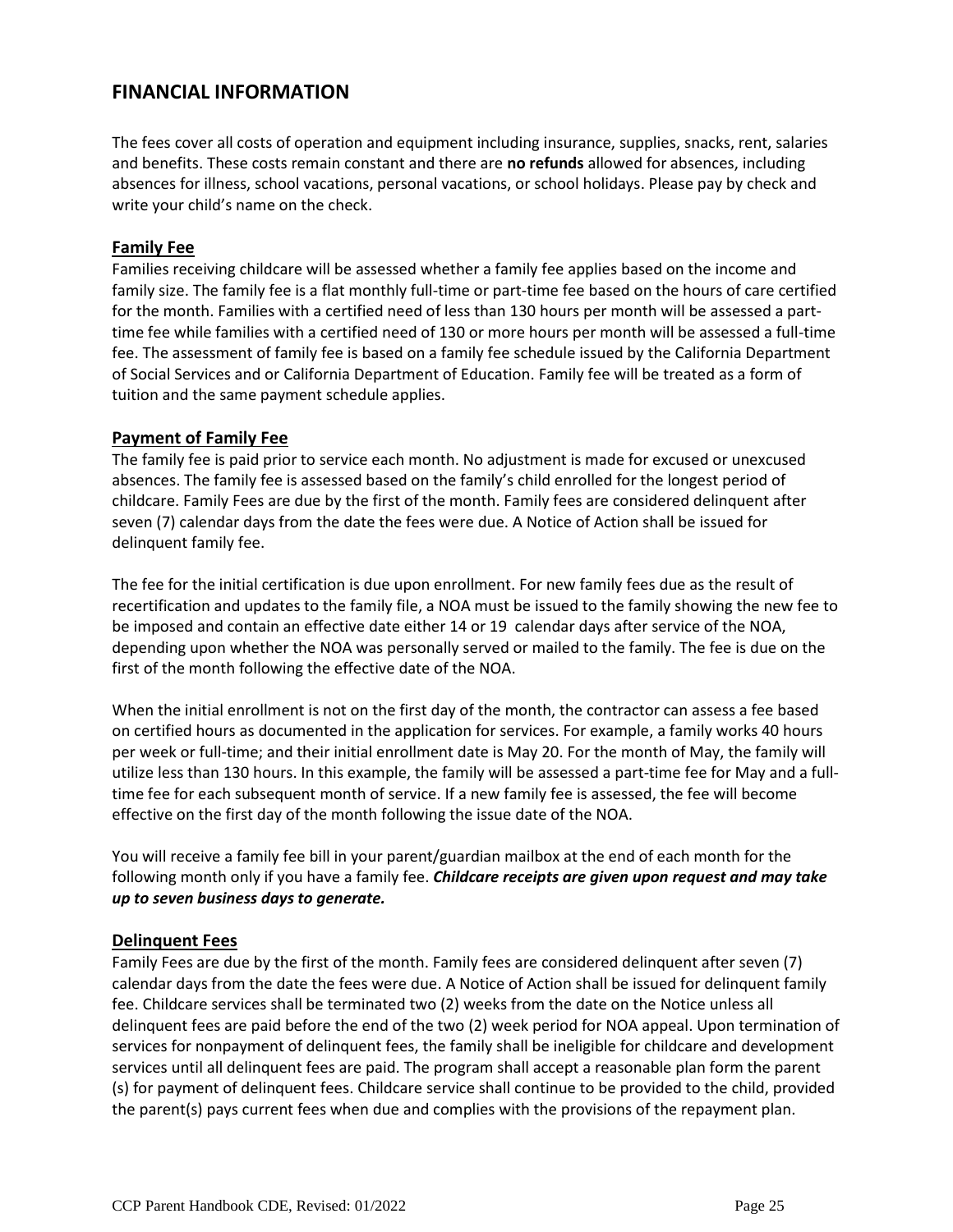First Delinquent Fee: If delinquent fees are paid by the effective date, the termination will be rescinded. If the fees are unpaid, services will be terminated.

Second Delinquent Fee: If fees are delinquent a second time, the parent will be required to attend a meeting with the Program Associate to review the family fee policy and must pay delinquent fees by the effective date for the termination to be rescinded. If the fees are unpaid and parent does not attend a meeting, services will be terminated.

Third Delinquent Fee: If fees are delinquent a third time, the termination will stand. If the parent/guardian disagrees with the CCP's actions, they may appeal the termination.

#### **Exceed Income Eligibility**

Families must inform CCP within thirty-(30) calendar days of an income increase that exceeds the 85% State Median Income level, as they are now ineligible for subsidized services.

#### **Schedule of Income Ceiling at 85% State Median Income (SMI)**

| Family Size          | $\rightarrow$<br>モーム |         |         |         |         |          |          |          | 10       | <b>. .</b> | $12+$    |
|----------------------|----------------------|---------|---------|---------|---------|----------|----------|----------|----------|------------|----------|
| <b>Gross Monthly</b> | \$5.889              | \$6.511 | \$7,441 | \$8,632 | \$9.823 | \$10,046 | \$10,269 | \$10,492 | \$10,716 | \$10,939   | \$11.162 |
| Income               |                      |         |         |         |         |          |          |          |          |            |          |

#### **Late Pick Up**

All centers close at 5:30 pm. Please make every effort to pick your child up before this time. We prefer that you come on time, so that our own staff can leave work at the expected hour. This is why you must have alternate pick up arrangements for when you are not available. If you know, you will be late, call the center as early as possible and inform the staff of your likely arrival time, so our teachers do not have to call emergency numbers. *If we are unable to reach a parent/guardian or the emergency numbers one hour after closing time, we are legally required to take children to the Police Department.* We will make reasonable effort not to do this.

If your child is picked up past closing time or beyond their scheduled hours, **on the 9th late pick up, CCP will consider termination of services. CCP will not count a late pick up if an SMC alert for traffic delay is issued for Hwy 92 or Hwy 1.**

When you arrive late, do not engage the staff in spending extra time chatting, unless there is information that must passed to one another at that time.

If something in your life is going to cause you to be regularly late, please do us the courtesy of informing the Site Supervisor and CCP staff can help you brainstorm and network among other parents for support.

#### **Withdrawal from Program**

You may voluntarily withdraw from CCP at any time. You must provide CCP with a written request for removal from the program. If the voluntary termination of services occurs within a month that a family fee has already been assessed and paid for you will not receive a refund.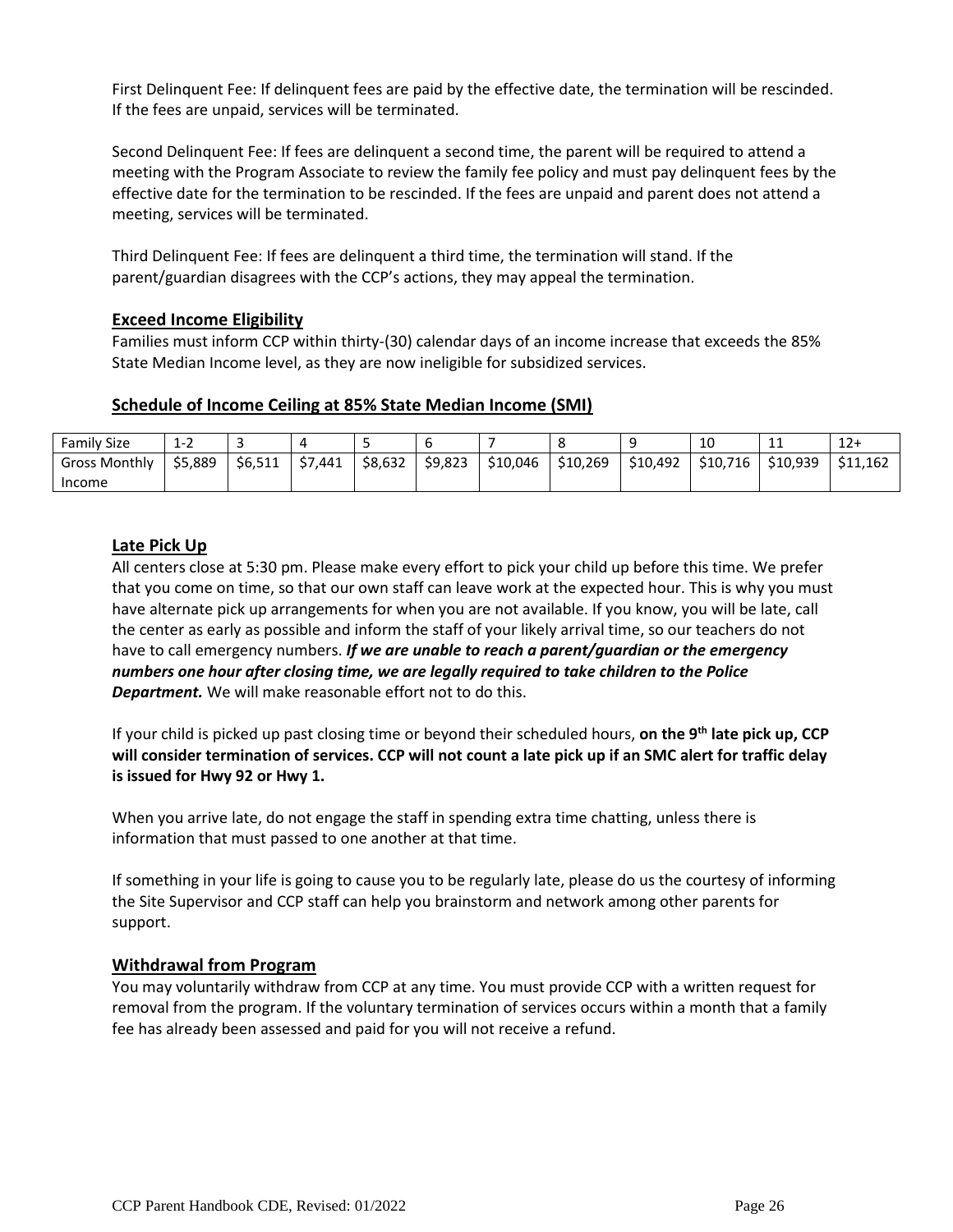## **HOW TO CONTACT US**

CCP Administrative Office (at Shoreline Station) 225 Cabrillo Hwy S, Suite 208 D Half Moon Bay, CA 94019

Office: 726-7413 [ccp@coastsidechildren.org](about:blank)

#### **School-Age Programs:**

LIC #410505707 LIC #414000435 LIC #410506161

#### **Preschools:**

CCP Half Moon Bay – Preschool CCP Montara – Preschool @ Hatch Elementary @ Farallone View Elementary 494 Miramontes Avenue 1100 LeConte & Kanoff Streets Moon Bay, CA 94019 Montara, CA 94037 650.726.7413 x9051 650.726.7413 x9061 LIC #414004659 LIC #414002475

[CCP Half Moon Bay](about:blank) [CCP El Granada](about:blank) CCP Montara Half Moon Bay, CA 94019 El Granada, CA 94018 Montara, CA 94037 650.726.7413 x9015 650.726.7413 x9031 650.726.7413 x9061

@ Hatch Elementary @ El Granada Elementary @ Farallone View Elementary 494 Miramontes Avenue 200 Santiago Street 1100 LeConte & Kanoff Streets

For information about our leadership team and teachers[: www.coastsidechildren.org](about:blank)